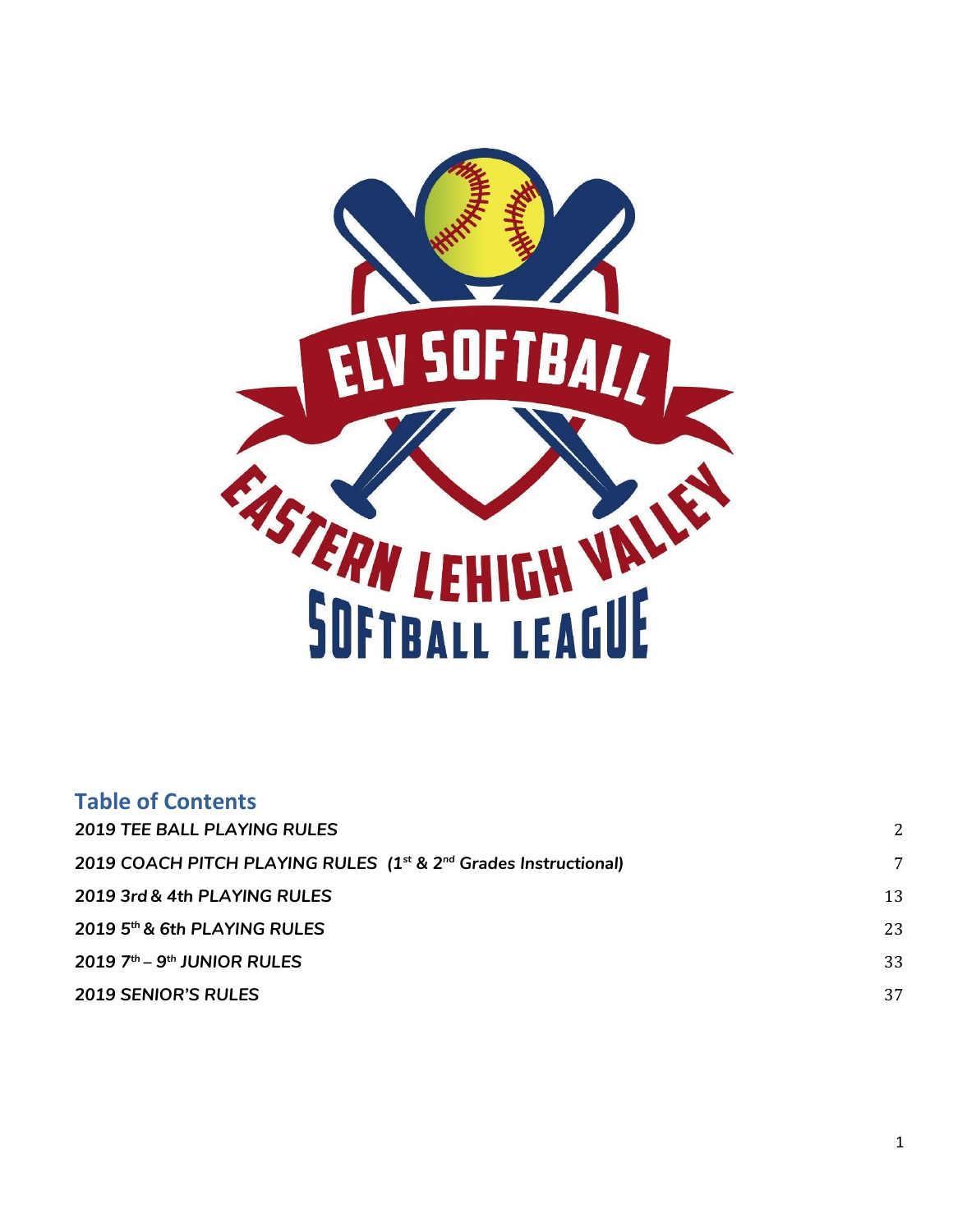

# *2019 TEE BALL PLAYING RULES*

## <span id="page-1-0"></span>➔ *General Rules*

- **1) Game Times -** Weekday game time is 6:00 PM. Saturday game times begin at 11:00 AM. Exceptions are permitted and will be indicated on the schedules.
- **2) Length of game and minimum playing time of players.**
	- A. Four (4) innings or one hour and thirty (1:30) minutes. No inning shall start after 1:30. If time permits you may play a fifth inning. If the visiting team is batting at 1:30 the game is over. If the home team is batting they will complete the at bat.
	- B. A running batting order consisting of all the players is mandatory
	- C. No player shall sit consecutive innings defensively. It is highly recommended that half of a player's defensive innings are in the infield. The coaches can use their discretion for safety issues or if a player only wants to play the outfield.
	- D. A league warning will result upon the first offense of not playing all players.
- 3) **Dimensions** Length of bases shall be fifty (50) feet. Pitching rubber shall be located thirty (30) feet from the back point of home plate.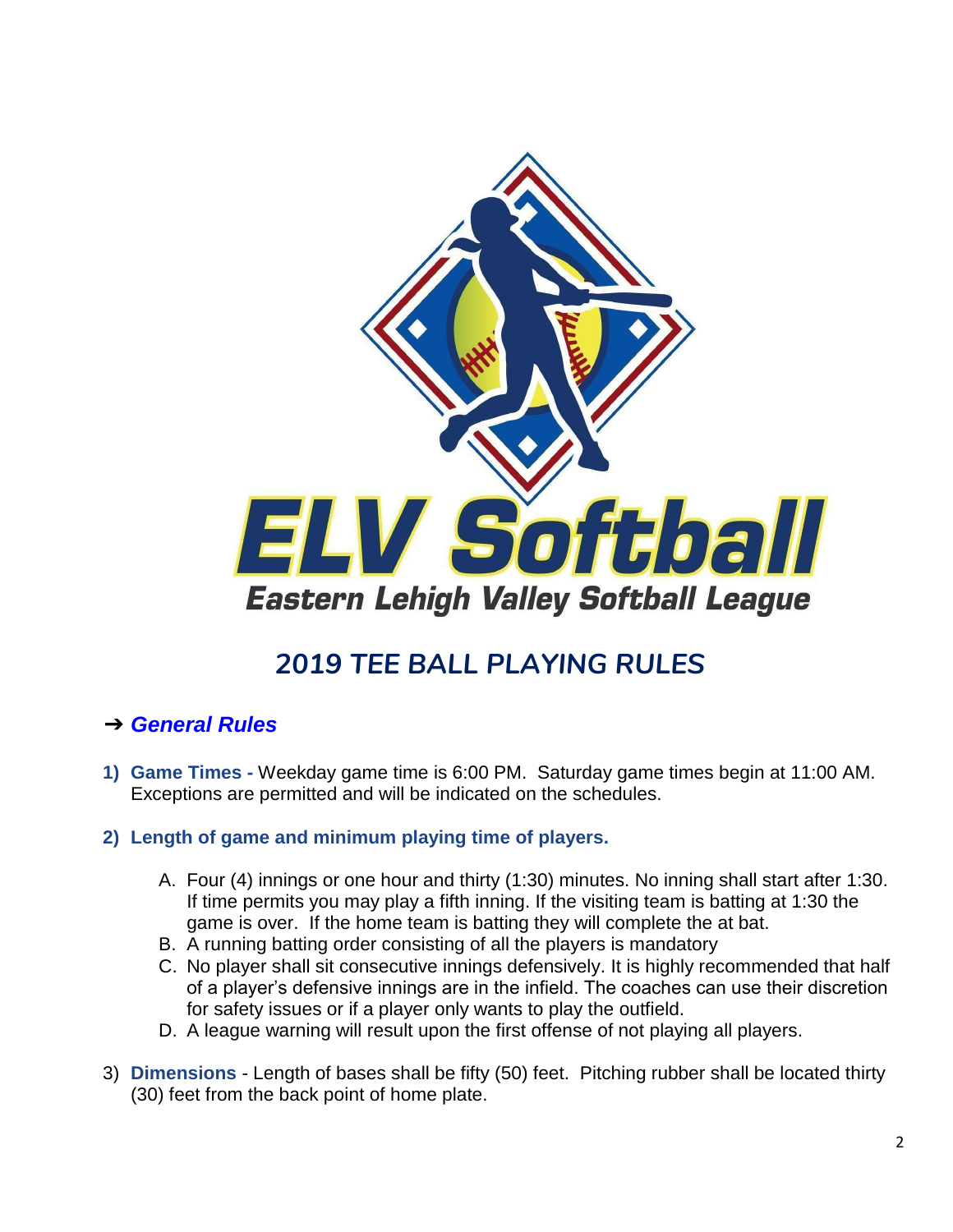**4) Complete Games -** In the event of bad weather or darkness, a game will be considered complete at the discretion of the coaches

### **5) Equipment**

- A. The home team shall supply one new ball and one backup ball for each game.
	- I. A nine (9) inch optic Incredi-Ball shall be used for play.
- B. Bats
	- I. All bats are acceptable
- C. Helmets
	- I. Batters and base runners must wear protective helmets with attached facemasks and chin straps.
- D. Pitching Facemasks shall be **required** for all pitchers. All organizations are responsible for providing at least one pitching facemask per team.
- E. All coaches are required to have first aid kits at all practices and games. A pair of rubber gloves must be available. Individual first aid kits are not required if your organization has a general first aid kit on location. During games the home organization is required to have a first aid kit on location at the playing fields
- F. Use of the double first base is required
- G. Hit sticks may not be used during games.
- H. Metal cleats may not be worn.

#### **6) Rosters**

A. Minimum size - seven (7) player minimum unless exception is approved by league board. Maximum size is ten (10) unless exception is approved by league board.

#### 7) **Game Procedures**

- A. Game rainouts, cancellations and make ups
	- I. All rainouts and cancellations must be replayed by the first Sunday following the date of the cancellation. In the event of two rainouts/cancellations in the same week, the second game must be made up by the second Sunday following the date of the second cancellation.

#### B. Scorekeeping

I. The Home team is responsible for submitting when the game has been played statistician google form.

## ➔ *Batting*

- A. A running batting order that includes all players shall be used.
- B. A player arriving late shall be added to the end of the original batting order.
- C. An inning ends when everyone in the batting order for the team has batted. If three (3) outs are obtained, the bases are cleared and batting continues until the end of the batting order.
- D. The batting "Tee" will be used per the coach's discretion for the entire game during the first half of the season. The coaches will pitch to the batter the entire game during the second half of the season. During the coach pitch part of the season, a batter will be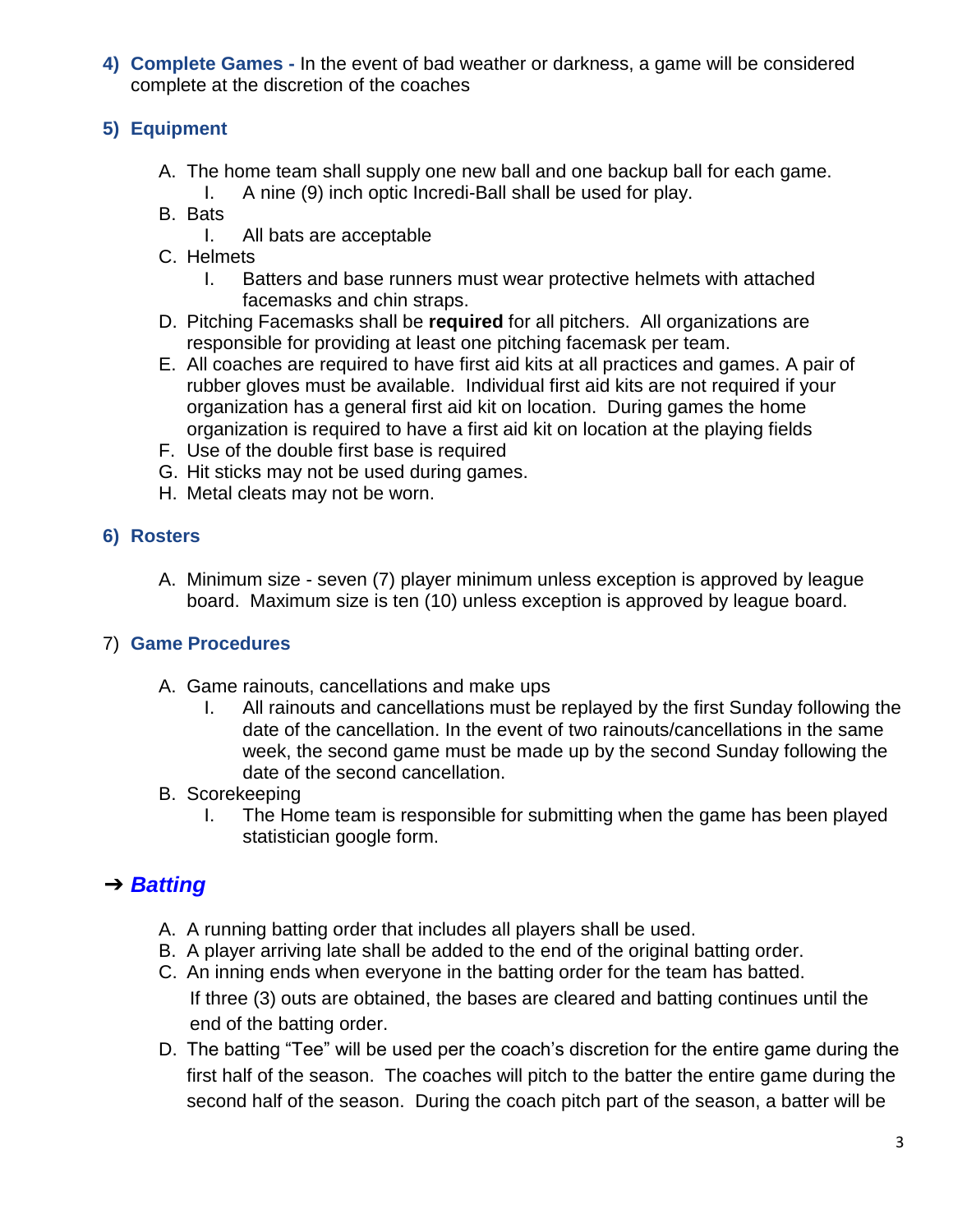given a maximum of four (4) to six (6) pitches, after which time, a tee must be used in order to complete the at bat. Coaches will discuss before the game on how many pitches each batter will get. **THIS RULE WILL BE STRICTLY ENFORCED.**

# ➔ *Pitching*

- A. A player may play the pitching position but is **NOT** allowed to pitch the ball to the batter and is required to wear a facemask.
- B. There will be no walks allowed

## ➔ *Base Running*

- A. On a batted ball, one (1) base may be achieved on an infield hit and two (2) bases if the batted ball goes into the outfield. This rule applies to existing base runners as well. A play may be made on any batter/runner.
- B. The bases are to be cleared once three (3) outs have been made. A runner shall leave the base when called out. **There will be no plays at the plate.**
- C. Stealing is not allowed. All runners must remain on the base until the ball is hit.
- D. There will be no advances on overthrows.

## ➔ *Defense/Fielding*

- A. A maximum of nine (9) players may play the field at one time. The positions are the following: Pitcher, First Base, Second Base, Shortstop, Third Base, and four (4) outfielders. The outfielders must be positioned a minimum 1 step into the grass in the outfield
- B. An adult must play the position of catcher.
- **C. Outfielders cannot cover a base at any time for a putout.**
- D. **Players are to be rotated in their positions.** No Player may play more than a maximum of three (3) innings at shortstop, first base, or pitching positions combined. All players must play a minimum of two (2) innings at an infield position within the first four (4) innings of each game. No player shall sit consecutive innings defensively. It is highly recommended that half of a player's defensive innings are in the infield.
- E. The coaches can use their discretion for safety issues or if a player only wants to play the outfield.

# ➔ *Game Conduct*

- A. Coaches & Assistant coaches will be permitted to coach the other teams players if it is done in a positive manner. They may not address or engage the opposing coaches or players in any negative manner. Arguing a rule is unacceptable. You can discuss a rule or call with the opposing coaches in a friendly professional manner.
- B. Any parent who steps on the field of play for reasons other than an injury will be ejected from the game.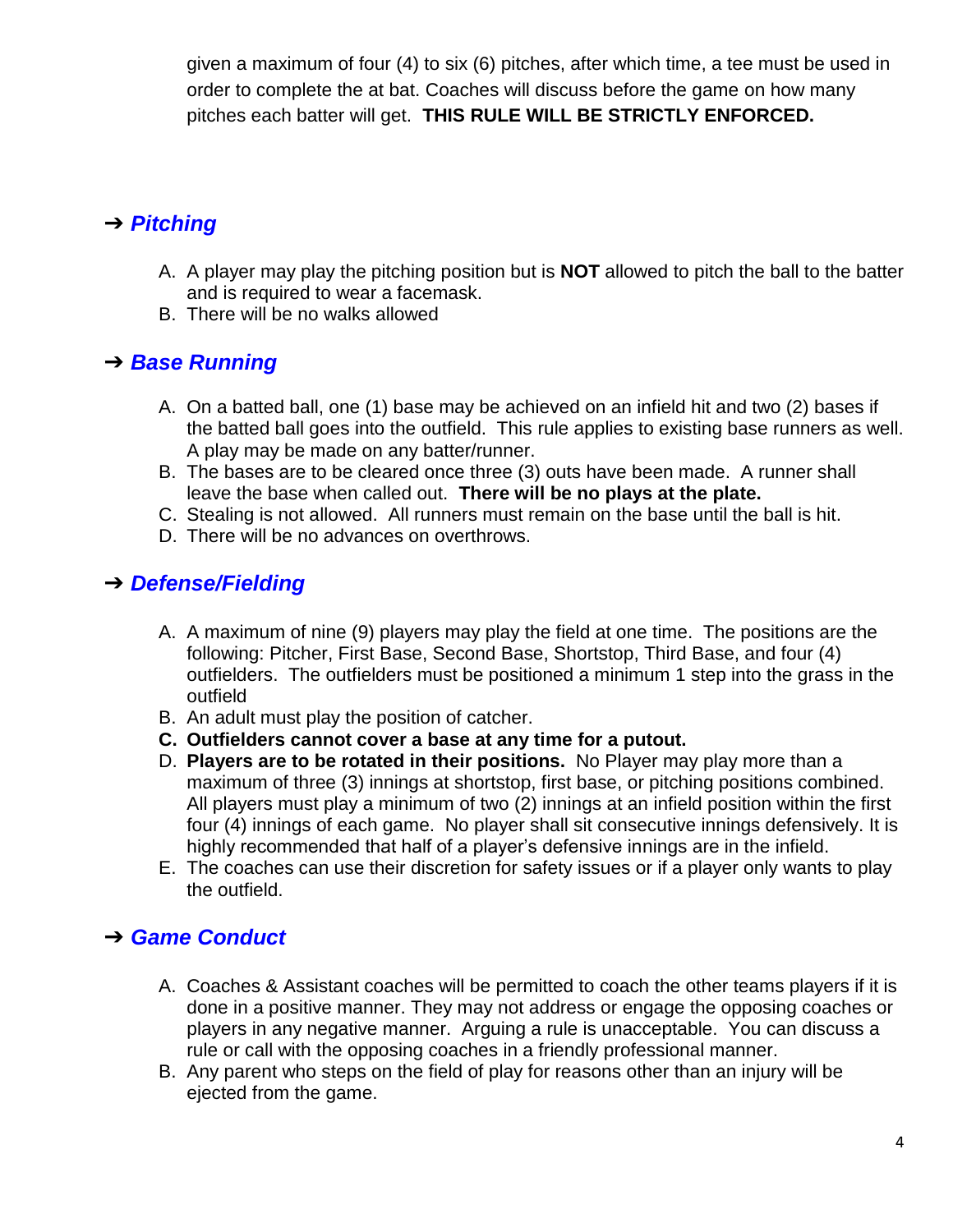# ➔ *THINGS TO KEEP IN MIND*

- Make the game important to the girls. They will respond in kind.
- Have the girls arrive a minimum of 30 minutes before the game. Have them take warm-ups to prepare themselves for the game. If you make the preparation important the game will be even more important.
- Concentrate on teaching the fundamentals, particularly throwing and catching the ball. It's imperative that these two skills be learned. A girl can't progress in learning the other skills until they can throw properly and catch the ball. Hitting will come later when the coach pitches at mid-season.
- Keep up the level of enthusiasm. Cheer your opponent as well as your own team. Get the adrenalin flowing. Girls who leave with enthusiasm will return with enthusiasm.
- Positive reinforcement is the key. Have a lot of patience. Remember, they know absolutely nothing about the game. If they learn that it's fun from you, it'll be fun. Remember, the girls must have fun.
- Every girl needs to think that's she's important and that she belongs (so do we). Every girl needs a "win", good throw, good catch, good hit, etc.. Cheer her accomplishments and have her teammates do so as well.
- Be cognizant of the tone and volume of your voice. You don't want to scare some of the girls. Be aware of their reactions when you speak to them.
- Play little games with them. Challenge them to see if they can make 3 outs before the other team has batted all of their batters. When accomplished, challenge them to do it a second time.
- Remove the batter from first base if she is made out. Some girls will be upset and cry because they think they've failed or done wrong. Use some psychology here and explain that they had a good hit, it's just that the fielder made a very good play.
- Make it fun. If it's not fun they won't be back. Don't take things too seriously and remember they will feed off of your attitude. Be well organized, keep things moving.
- Make up your lineup and batting order before the game. You can always adjust if someone doesn't show up. Have the girl's sit in batting order so they are ready to go.
- Have numerous coaches to assist. This will keep the girls motivated and ready to go. One Hour practices are plenty enough time, as long as you have help. You can break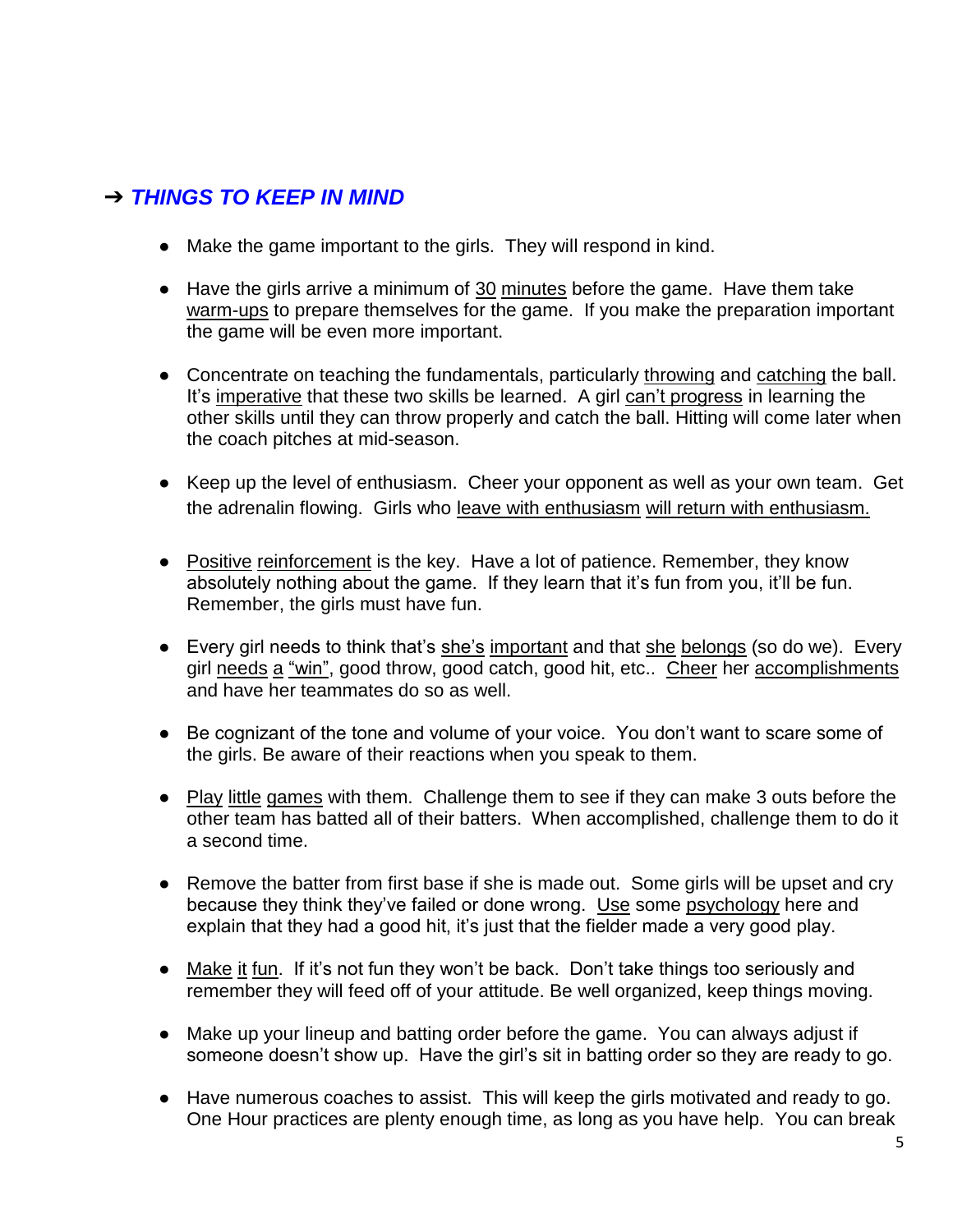down into numerous stations. If you are having a great practice you can go longer.

■ Make sure your girl's hustle on and off the field between innings and at practice going out to their positions.

# ➔ *INSTRUCTIONS*

- **Play all the games**. It's a very short schedule of only 10 OR 11 games.
- Cancel as few games as possible. Remember, once you've given the schedule to your parents they make their arrangements around the games. If you move too many games it's not fair to the parents.
- **Check with your coordinator** to make sure the **field is available** on your scheduled home dates. The other age levels have started and it's possible games have been moved on the field you are using.
- In the event of rain call the opposing coach a minimum of 1  $\frac{1}{2}$  hours prior to scheduled game time in order to cancel the game. Reschedule the game as soon as possible.
- The schedule and directory will be posted on the league's website. The website is elvsoftball.org
- If you have any rule questions please email or call the K/1 Statistician.
- All contacts with opposing coaches are to be DIRECT VERBAL contacts. DO NOT make any game changes by email or voicemail. Doing so is a recipe for disaster. If you want to email in advance, make sure you get confirmation, if not call the coach and make sure you speak.
- **The Home team is to notify your statistician when the game has been played. Also, any issues and problems with games or other coaches.**

# **[Click Here to Report that your game has been played](https://docs.google.com/forms/d/e/1FAIpQLSctPO59LiBcckG3M8y_VR5ii2bDPw4hdwu9K5bm6SsxPY4ARQ/viewform)**

**IF THE MAJORITY OF PLAYERS RETURN NEXT SEASON, YOU'VE DONE YOUR JOB VERY, VERY WELL. WE DON'T WANT TO LOSE A PLAYER, BEFORE THEY'VE HAD THE OPPORTUNITY TO LEARN AND ENJOY THIS GREAT GAME OF SOFTBALL!**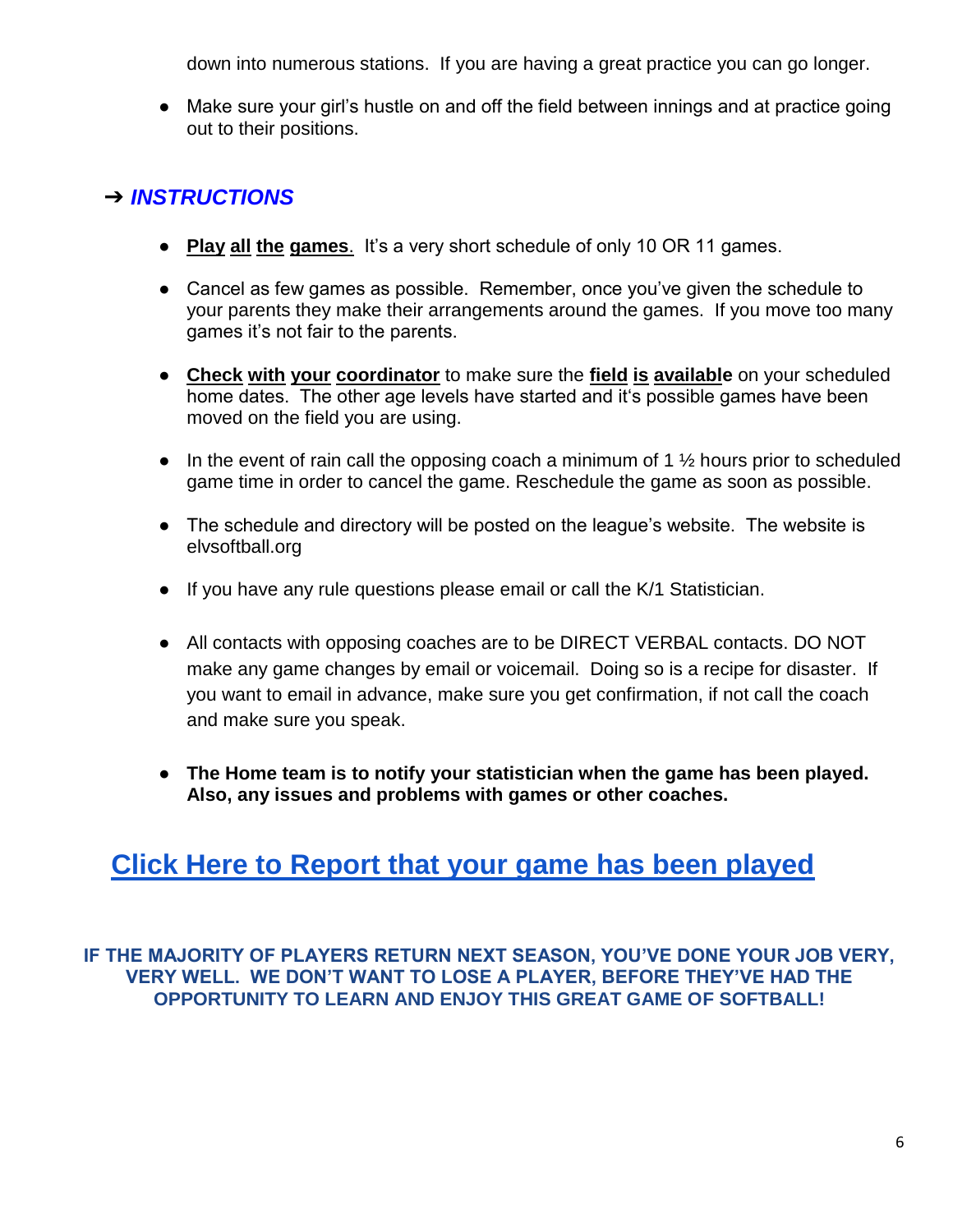

# *2019 COACH PITCH PLAYING*

# <span id="page-6-0"></span>*RULES*

# *(1st & 2nd Grades Instructional)*

## ➔ *General Rules*

- **8) Eligibility –** All First & Second year girl's who reside in your town/township. If you don't have enough for a Tee Ball team kindergarten girl's can play at this level.
- **9) Game Times -** Weekday game time is 6:00 PM. Saturday game times begin at 11:00 AM. Exceptions are permitted and will be indicated on the schedules.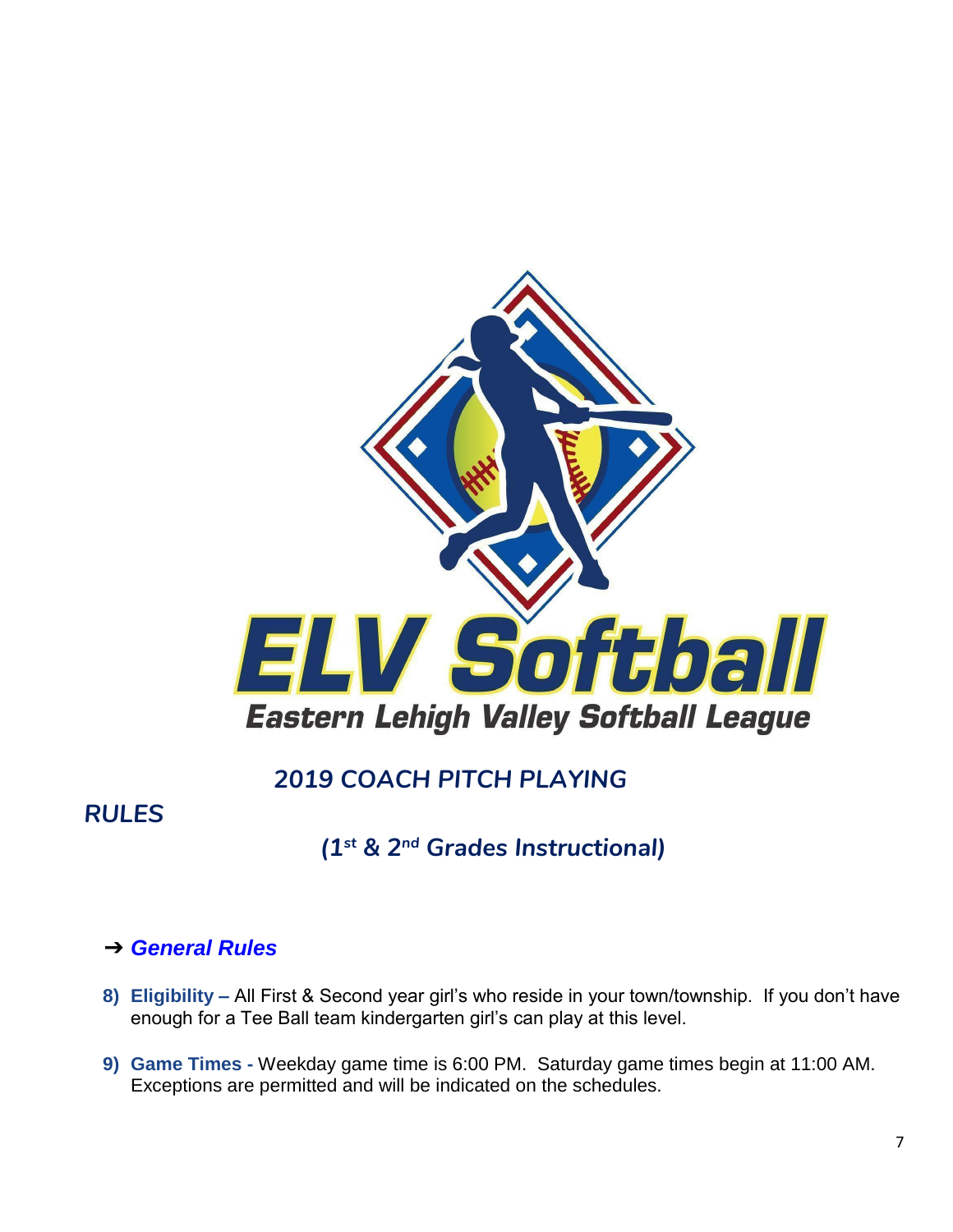### **10)Length of game and minimum playing time of players.**

- E. Five (5) innings or one hour and thirty (1:45) minutes. No inning shall start after 1:45. If time permits you may play a sixth inning. If the visiting team is batting at 1:45 the game is over. If the home team is batting they will complete their at bat.
- F. A running batting order consisting of all the players is mandatory
- G. Each player must play at least three (3) innings in a five (5) inning game or two (2) innings in a four inning game in the field.
- H. No player shall sit consecutive innings defensively. It is highly recommended that half of a player's defensive innings are in the infield. The coaches can use their discretion for safety issues or if a player only wants to play the outfield.
- I. A league warning will result upon the first offense of not playing all players.
- 11)**Dimensions** Length of bases shall be fifty-five (55) feet. Pitching rubber shall be located thirty (30) feet from the back point of home plate.
- **12)Complete Games -** In the event of bad weather or darkness, a game will be considered complete after three (3) full innings. If the teams want to come out and finish the game we encourage it.

### **13)Equipment**

- I. The home team shall supply one new ball and one backup ball for each game.
	- II. An eleven (11) inch optic Incredi-Ball shall be used for play. We strongly encourage the Wilson Soft Compression ball.
- J. Bats
	- II. All bats must be 2004 ASA or BESR certified softball bats.
- K. Helmets
	- II. Batters and base runners must wear protective helmets with attached facemasks and chin straps.
- L. Pitching Facemasks shall be **required** for all pitchers. All organizations are responsible for providing at least one pitching facemask per team.
- M. All coaches are required to have first aid kits at all practices and games. A pair of rubber gloves must be available. Individual first aid kits are not required if your organization has a general first aid kit on location. During games the home organization is required to have a first aid kit on location at the playing fields
- N. Use of the double first base is required
- O. Hit sticks may not be used during games.
- P. Metal cleats may not be worn.

### **14)Rosters and Bringing Up Players**

- B. Minimum size nine (9) player minimum unless exception is approved by league board. Maximum size is ten (12) unless exception is approved by league board.
- C. Bringing up of players
	- I. A player must be brought up from one age level below (K/1) if a team knows they will not have enough players for a regular scheduled game.
	- II. A player may be brought up as the ninth (9) or tenth (10) player. If brought up as the tenth (10) player, all ten (10) must play an equal number of innings.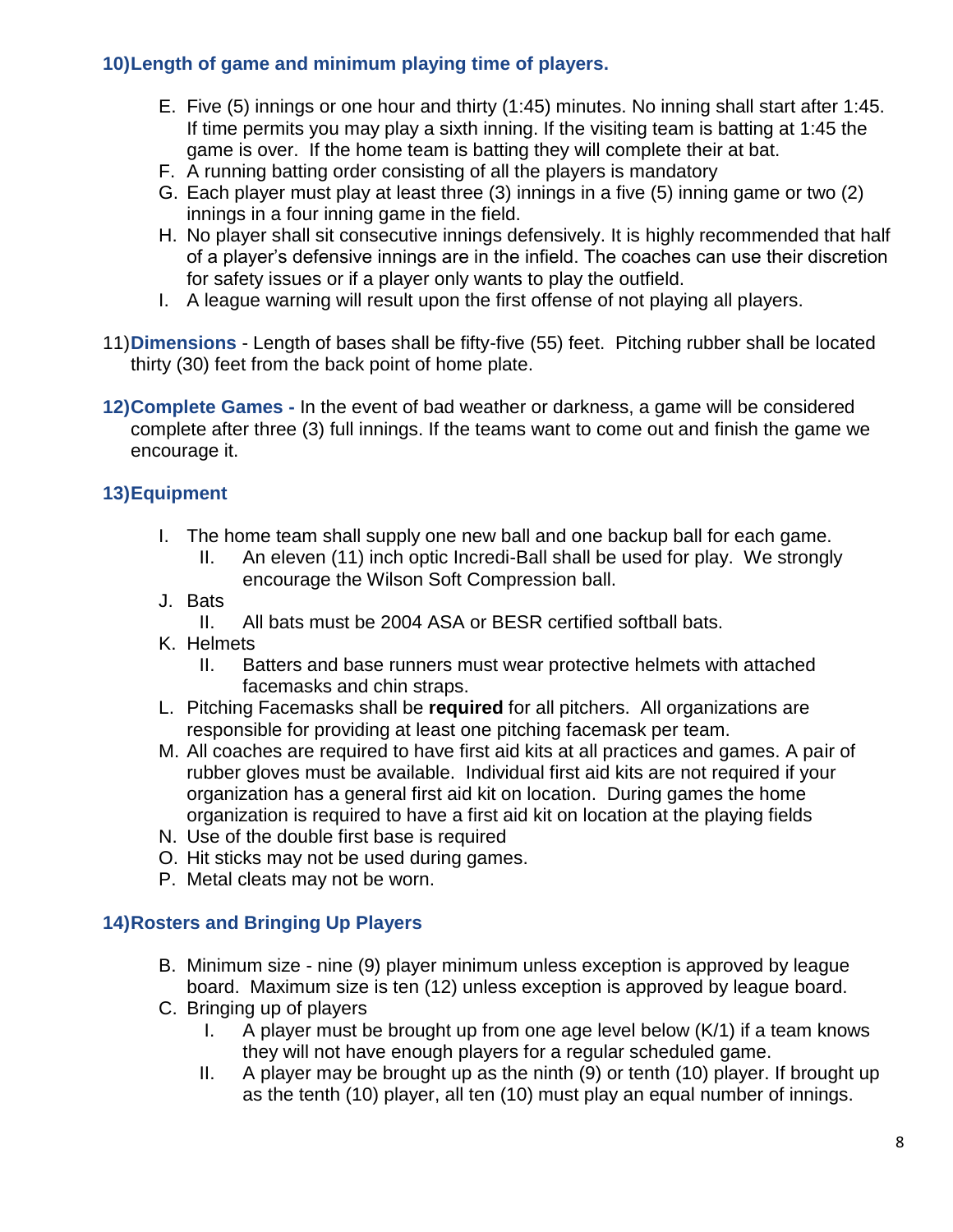III. No player is eligible to be brought up if her regular team has a game scheduled at the same time.

#### 15)**Game Procedures**

- C. Game rainouts, cancellations and make ups
	- II. All rainouts and cancellations must be replayed by the first Sunday following the date of the cancellation. In the event of two rainouts/cancellations in the same week, the second game must be made up by the second Sunday following the date of the second cancellation.
	- III. Failure to follow this rule will result in the offending team being charged with a forfeit or being fined \$25.00 at the league's discretion, or both for repeat offenders. The league will have the option to reschedule the game because we don't want any forfeits, all games should be played.
- D. Scorekeeping
	- II. The Home team is responsible for submitting when the game has been played to the statistician google form.
	- III. No scores will be kept

## ➔ *Batting*

- E. A running batting order that includes all players shall be used.
- F. A player arriving late shall be added to the end of the original batting order.
- G. An inning shall end when three (3) outs have been made or a maximum of nine (9) batters have batted. When the ninth  $(9<sup>th</sup>)$  batter comes to bat the team will notify the other coach.
- **H. A batter will be given a maximum of 3 strikes.**

# ➔ *Pitching*

- C. A player may play the pitching position but is **NOT** allowed to pitch the ball to the batter and is required to wear a facemask.
- D. The coach shall pitch the entire game. A player **may** play the pitcher position. Coaches will pitch to their own players. No walks will be allowed, either the batter puts the ball in play or strikes out. **A batter will be given a maximum of 3 strikes.**

## ➔ *Base Running*

- E. Play is stopped when the ball is under the control in the infield by the infielder, or when an out is made. **A 2/3's line shall be placed 18'-4" before home plate, third base and second base. The line shall be no longer than 2 feet and no wider than 2".**  (Don't stress putting the lines out, just don't get in any arguments over base running.)
	- I. If a runner is two-thirds (2/3rds) of the way to the next base when the ball comes under control of an infielder the runner may proceed to the base.
		- a) If a play is made on the runner and she is put out she is out.
		- b) If no play is made or a play is made and the runner is safe she is entitled to the base.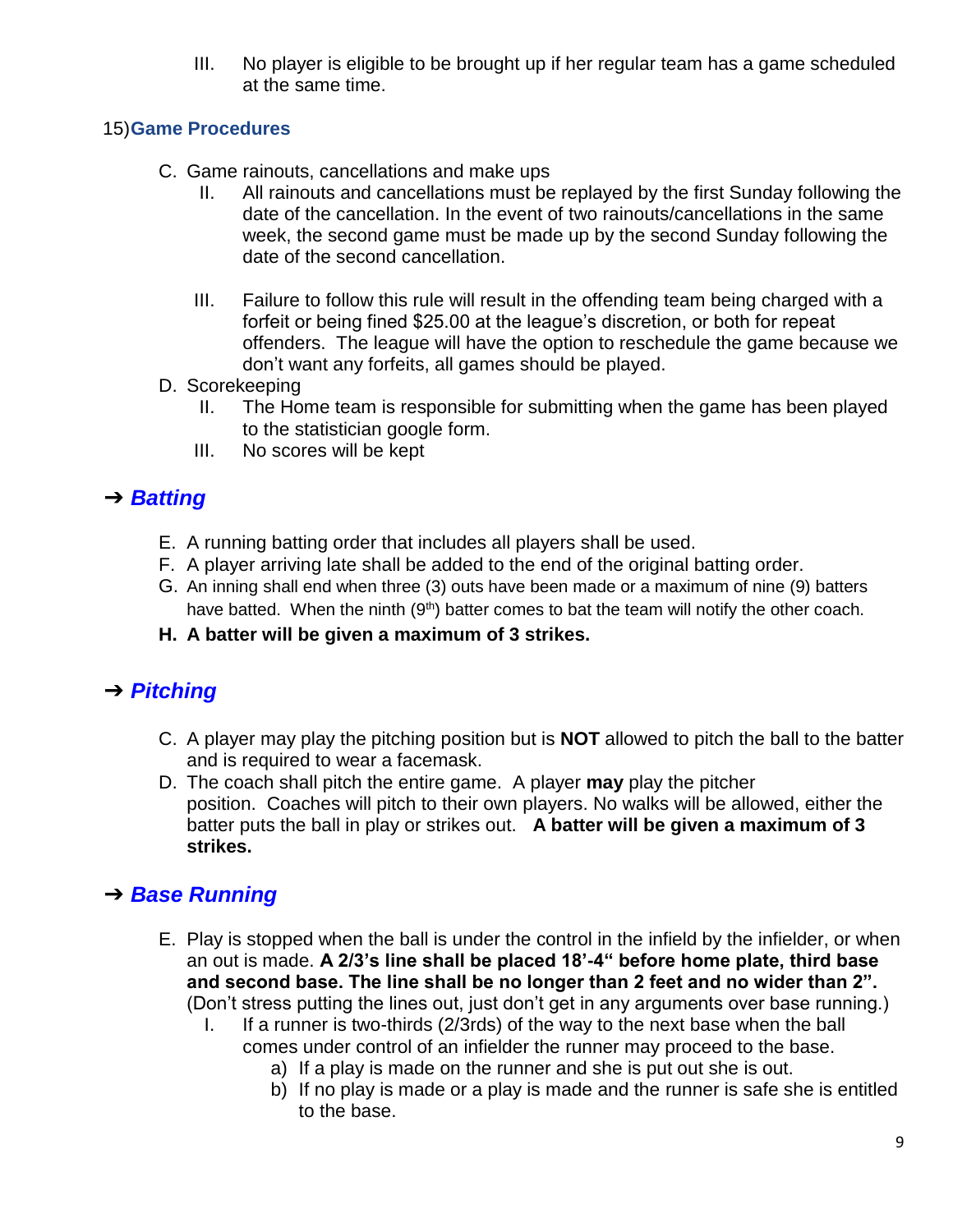- c) All preceding runners are allowed to proceed to the base they were attempting to achieve as well
- II. If a runner is NOT two-thirds of the way toward the next base she must return to the preceding base. All trailing runners will return to their preceding bases as well.
	- a) If a play is made on the runner and she is put out she is out.
	- b) If a play is made on the runner and she is safe she must return to the preceding base. All other runners will return to their preceding bases as well.
	- c) If no play is made on the runner she is to be returned to the preceding base. All other runners must return to their preceding bases.
- F. The bases are to be cleared once three (3) outs have been made. A runner shall leave the base when called out. **There will be no plays at the plate.**
- G. Stealing is not allowed. All runners must remain in the base until the ball is hit.
- H. There will be no advances on overthrows.

## ➔ *Defense/Fielding*

- F. A maximum of nine (9) players may play the field at one time. The positions are the following: Pitcher, First Base, Second Base, Shortstop, Third Base, and four (4) outfielders. The outfielders must be positioned a minimum 1 step into the grass in the outfield
- G. An adult must play the position of catcher.
- **H. Outfielders cannot cover a base at any time for a putout.**
- I. **Players are to be rotated in their positions.** No Player may play more than a maximum of three (3) innings at shortstop, first base, or pitching positions combined. All players must play a minimum of two (2) innings at an infield position within the first four (4) innings of each game. No player shall sit consecutive innings defensively. It is highly recommended that half of a player's defensive innings are in the infield.
- J. The coaches can use their discretion for safety issues or if a player only wants to play the outfield.
- K. At the start of each pitch and until the pitcher releases the ball, each infielder shall be in their assigned playing position, which cannot be more than 5 feet in front of the base bag. Failure to comply will result in a warning, and then the offensive team will have a choice of the result of the play or the pitch being declared a ball.
- L. Fielders are not permitted to stand in the baseline at the start of each pitch. This rule applies only when runners are on base or going to the affected bases.
- M. There will be no pick off attempts.
- N. There is no Infield fly rule
- O. Two defensive coaches may be on the field but must be located behind the infielders.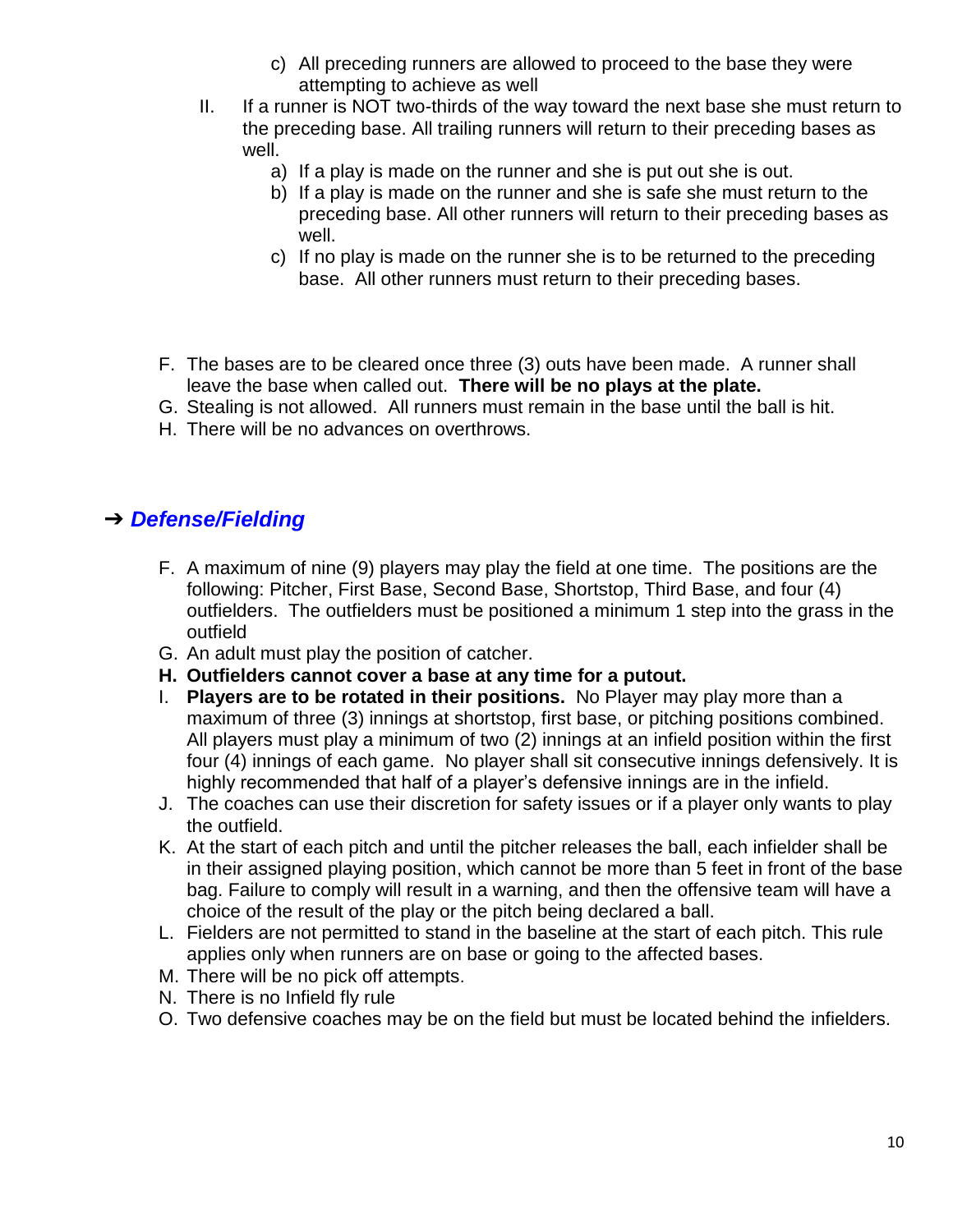### ➔ *Game Conduct*

- C. Coaches & Assistant coaches will be permitted to coach the other teams players if it is done in a positive manner. They may not address or engage the opposing coaches or players in any negative manner. Arguing a rule is unacceptable. You can discuss a rule or call with the opposing coaches in a friendly professional manner.
- D. Any parent who steps on the field of play for reasons other than an injury will be ejected from the game.

## ➔ *THINGS TO KEEP IN MIND*

- Make the game important to the girls. They will respond in kind.
- Have the girls arrive a minimum of 30 minutes before the game. Have them take warm-ups to prepare themselves for the game. If you make the preparation important the game will be even more important.
- Concentrate on teaching the fundamentals, particularly throwing and catching the ball. It's imperative that these two skills be learned. A girl can't progress in learning the other skills until they can throw properly and catch the ball. Hitting will come later when the coach pitches at mid-season.
- Keep up the level of enthusiasm. Cheer your opponent as well as your own team. Get the adrenalin flowing. Girls who leave with enthusiasm will return with enthusiasm.
- Positive reinforcement is the key. Have a lot of patience. Remember, they know absolutely nothing about the game. If they learn that it's fun from you, it'll be fun. Remember, the girls must have fun.
- Every girl needs to think that's she's important and that she belongs (so do we). Every girl needs a "win", good throw, good catch, good hit, etc.. Cheer her accomplishments and have her teammates do so as well.
- Be cognizant of the tone and volume of your voice. You don't want to scare some of the girls. Be aware of their reactions when you speak to them.
- Play little games with them. Challenge them to see if they can make 3 outs before the other team has batted all of their batters. When accomplished, challenge them to do it a second time.
- Remove the batter from first base if she is made out. Some girls will be upset and cry because they think they've failed or done wrong. Use some psychology here and explain that they had a good hit, it's just that the fielder made a very good play.
- Make it fun. If it's not fun they won't be back. Don't take things too seriously and remember they will feed off of your attitude. Be well organized, keep things moving.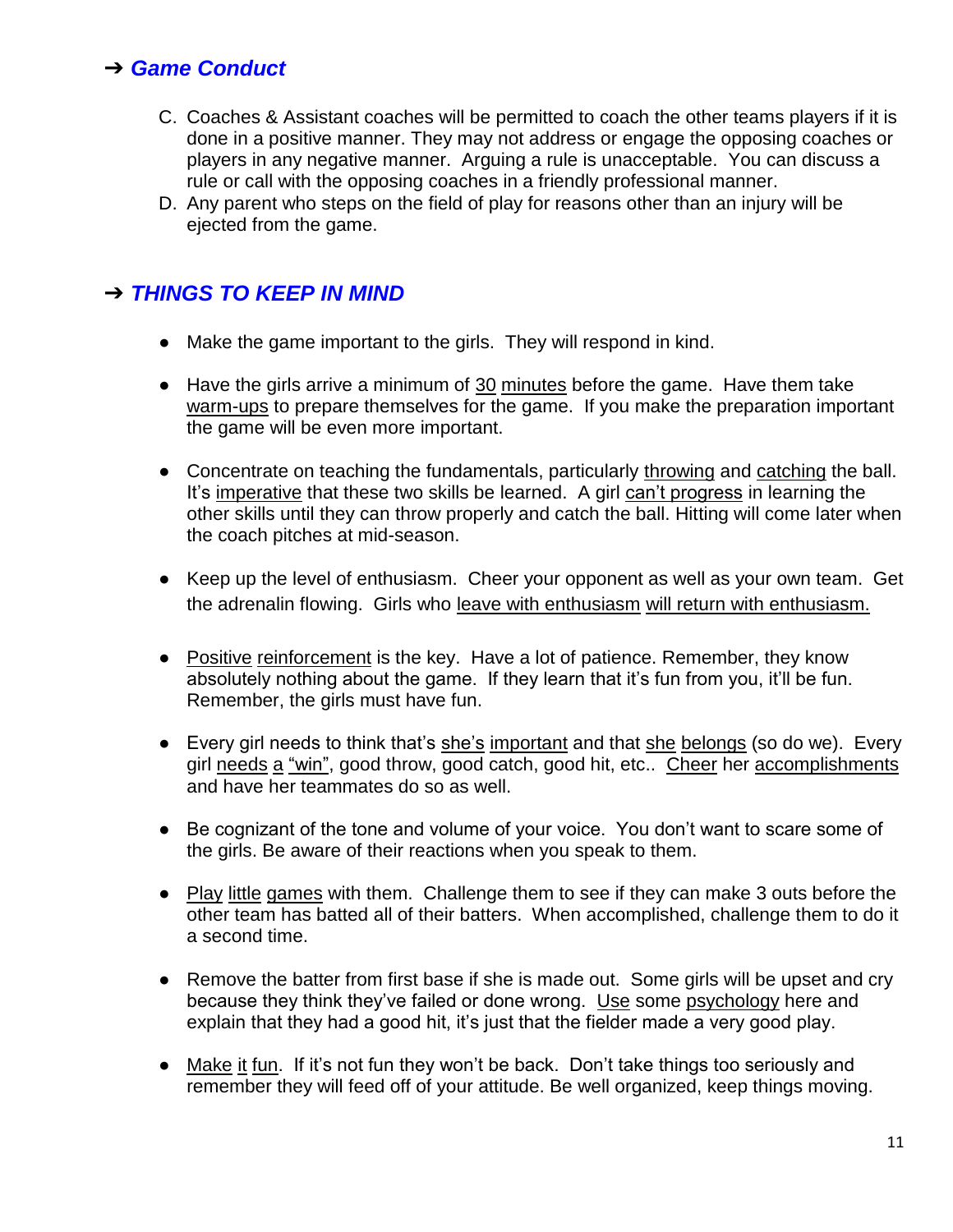- Make up your lineup and batting order before the game. You can always adjust if someone doesn't show up. Have the girl's sit in batting order so they are ready to go.
- Have numerous coaches to assist. This will keep the girls motivated and ready to go. One Hour practices are plenty enough time, as long as you have help. You can break down into numerous stations. If you are having a great practice you can go longer.
- Make sure your girl's hustle on and off the field between innings and at practice going out to their positions.

# ➔ *INSTRUCTIONS*

- **Play all the games**. It's a very short schedule of only 10 OR 11 games.
- Cancel as few games as possible. Remember, once you've given the schedule to your parents they make their arrangements around the games. If you move too many games it's not fair to the parents.
- **Check with your coordinator** to make sure the **field is available** on your scheduled home dates. The other age levels have started and it's possible games have been moved on the field you are using.
- In the event of rain call the opposing coach a minimum of 1  $\frac{1}{2}$  hours prior to scheduled game time in order to cancel the game. Reschedule the game as soon as possible.
- The schedule and directory will be posted on the league's website. The website is elvsoftball.org
- If you have any rule questions please email or call the K/1 Statistician.
- All contacts with opposing coaches are to be DIRECT VERBAL contacts. DO NOT make any game changes by email or voicemail. Doing so is a recipe for disaster. If you want to email in advance, make sure you get confirmation, if not call the coach and make sure you speak.
- **The Home team is to notify your statistician when the game has been played. Also, any issues and problems with games or other coaches.**

# **[Click Here to Report that your game has been played](https://docs.google.com/forms/d/10YSlQdrZl1vaXIZQ3C7QcccBKVUJnX3Px8Qte-q5BMA/edit)**

**IF THE MAJORITY OF PLAYERS RETURN NEXT SEASON, YOU'VE DONE YOUR JOB VERY, VERY WELL. WE DON'T WANT TO LOSE A PLAYER, BEFORE THEY'VE HAD THE OPPORTUNITY TO LEARN AND ENJOY THIS GREAT GAME OF SOFTBALL!**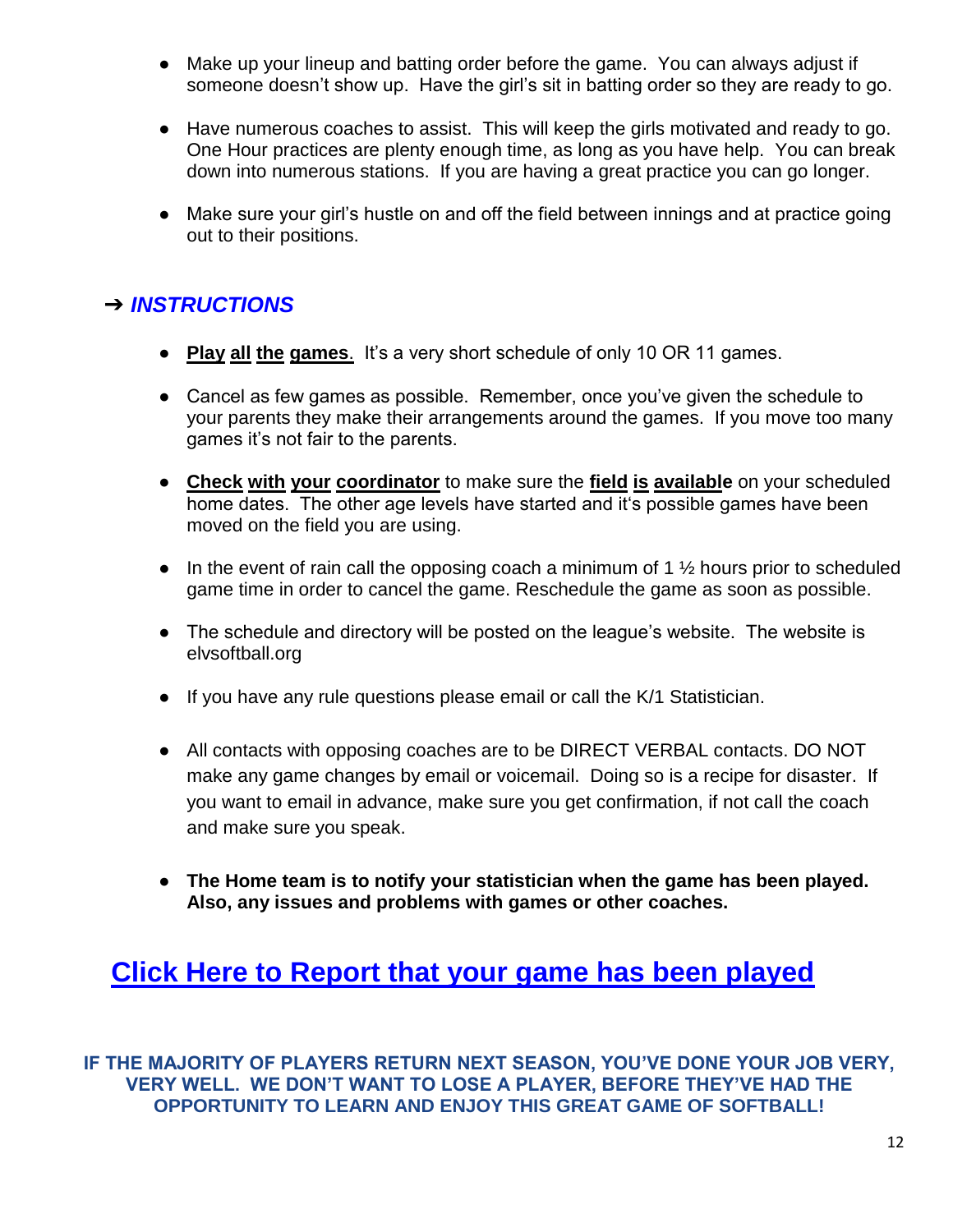

# *2019 3rd& 4th PLAYING RULES*

### <span id="page-12-0"></span>➔ *General Rules*

**1) Game Times -** Weekday game time is 6:00 PM. Saturday game times begin at 11:00 AM. Exceptions are permitted and will be indicated on the schedules.

#### **2) Length of game and minimum playing time of players.**

A. Prior to May 14<sup>th</sup>, no inning may start after 7:45, unless fields have lights, then the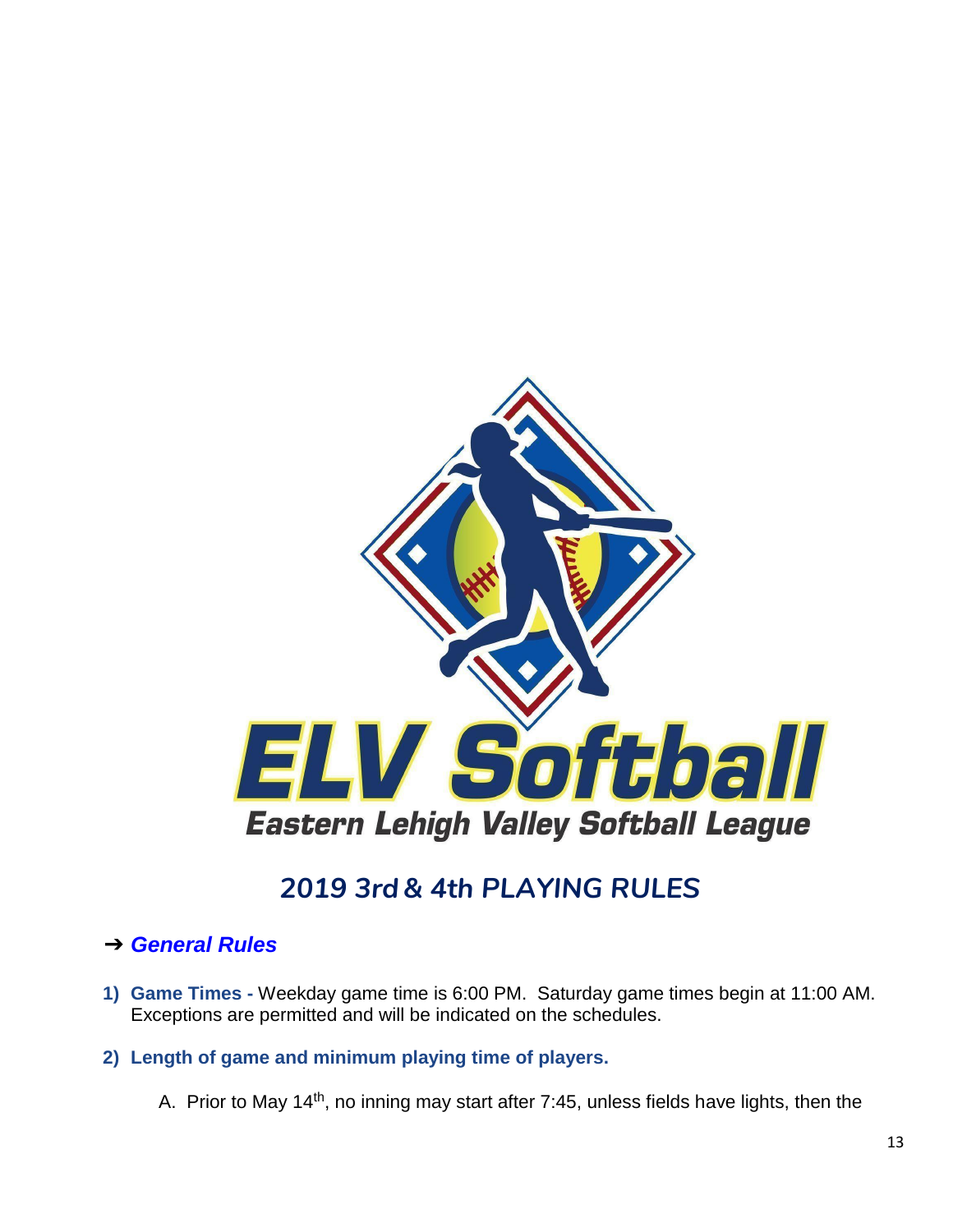game can continue until set forth below. The five (5) run rule shall not apply starting with the fifth  $(5<sup>th</sup>)$  inning, or any inning thereafter, where three  $(3)$  outs are required prior to May 14th. Starting with your May 15th games the **6th inning will now be considered the last inning.** The 5th inning will have a five (5) run limit. Also, the games move to a 2:00 time limit. If darkness comes into play umpires should use their own discretion for safety reasons.

- I. Six (6) innings or a new inning may not begin after two hours (2:00) for regular season games.
- B. If a game is tied when the time limit is met, the game will continue with the inning being the sixth  $(6<sup>th</sup>)$  and sixth  $(6<sup>th</sup>)$  inning rules will apply. Game must be played until a winner is declared. Games can only be called for weather or darkness.
	- II. In the event that a game is defined as a continuation game suspended due to weather a new two (2) hour time limit is observed.
- C. A running batting order consisting of all the players is mandatory
- D. Each player must play at three (3) Innings in the field in each game of five (5) or six (6) innings or a minimum of two (2) innings in any game of four (4) innings or less that is shortened due to darkness, weather or mercy rule. No player shall sit consecutive innings defensively. It is highly recommended that half a player's defensive innings are in the infield. The coaches can use their own discretion for safety issues or if a player only wants to play the outfield.
- E. A league warning will result upon the first offense of not playing all players.

### 3) **Complete Games**

- A. Four (4) innings, or three and a half (3½) innings if the home team is leading.
- B. Mercy Rule:
	- I. In the event that the home team is ahead by twelve (12) runs after three and a half innings (3½) innings, or the visiting team is ahead by twelve (12) runs after the fourth  $(4<sup>th</sup>)$  inning, or at the completion of any inning thereafter. The Home team gets it last at bat.
- **4) Dimensions -** Length of bases shall be fifty-five (55) feet. Pitching rubber shall be located thirty-five (35) feet from the back point of home plate.

### **5) Equipment**

- A. The home team shall supply one new ball and one backup ball for each game.
	- I. An eleven (11) inch ASA .47 approved optic yellow softball shall be used for play. Red-stitching is mandatory.
- B. Bats
	- I. All bats must be 2004 ASA or BESR certified softball bats.
- C. Helmets
	- I. Batters and base runners must wear protective helmets with attached facemasks and chin straps.
- D. Pitching Facemasks shall be **required** for all pitchers. All organizations are responsible for providing at least one pitching facemask per team.
- E. All coaches are required to have first aid kits at all practices and games. A pair of rubber gloves must be available. Individual first aid kits are not required if your organization has a general first aid kit on location. During games the home organization is required to have a first aid kit on location at the playing fields
- F. Use of the double first base is required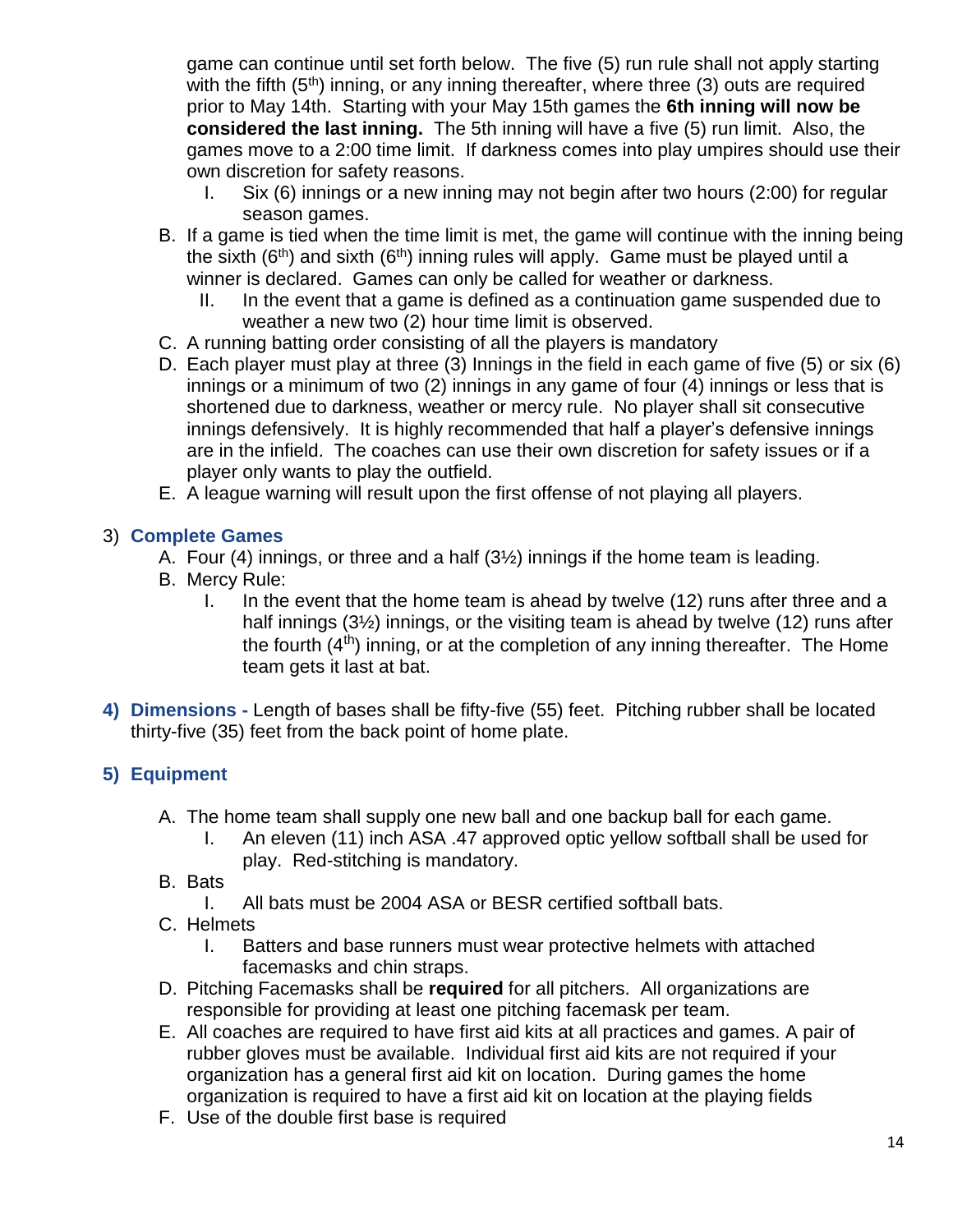- G. Hit sticks may not be used during games.
- H. Metal cleats may not be worn.

### **6) Rosters**

- A. Minimum of twelve (12), unless exception is approved by league board.
- B. Minimum players needed for game is eight (8), no automatic out will be charged provided there are eight (8) players in the line-up. If there are less than eight (8) players, the offending team will FORFEIT the game to the opposing team. The opposing team has the option of supplying a player (s). The Forfeiting team is responsible for paying the umpire.
- C. Bringing up of players
	- I. A player must be brought up from the one age level below if a team knows they will have only eight (8) players or less for a regular scheduled game.
	- II. A player may be brought up as the ninth (9) or tenth (10) player. If brought up as the tenth (10) player, all ten (10) must play. Players who have been brought
	- III. Any player who is brought up is **NOT** eligible to pitch.
	- IV. No player is eligible to be brought up if her regular team has a game scheduled at the same time.

### 7) **Game Procedures**

- A. Game rainouts, cancellations and make ups
	- I. All rainouts and cancellations must be replayed by the first Sunday following the date of the cancellation. In the event of two rainouts/cancellations in the same week, the second game must be made up by the second Sunday following the date of the second cancellation.
	- II. Failure to follow this rule will results in the offending team being charged with a forfeit or being fined \$25.00 at the league's discretion, or both for repeat offenders. The league will have the option to reschedule the game.
	- III. Lineups must be exchanged prior to the game and be approved by the umpire. Lineups must include the last name and first initial and uniform number as well as position of the starting players.
	- IV. If coach moves a game after the umpire has been scheduled, a \$5.00 fine will be assessed to the requesting (offending) organization rather than having the league assume this cost. Any show up fees due the umpire shall be paid by the offending organization as well.
- B. Scorekeeping
	- I. Scores will be kept by both teams
	- II. Each team will hand in line-up to the opposing team that will consist of last name, first initial, number and position. All players playing up shall be identified with an asterisk (\*). Failure to identify players playing up will be considered illegal players and a forfeit will be declared. Failure to submit a line up may result in the game being forfeited and the offending coach being suspended.
	- III. The winning team is responsible for submitting the scores to the statistician. The last names of the pitchers from both teams and innings pitched also need to be submitted to the statistician. Players playing up shall be submitted for each game as well. Failure to identify the players playing up will be considered illegal players and a forfeit will be declared.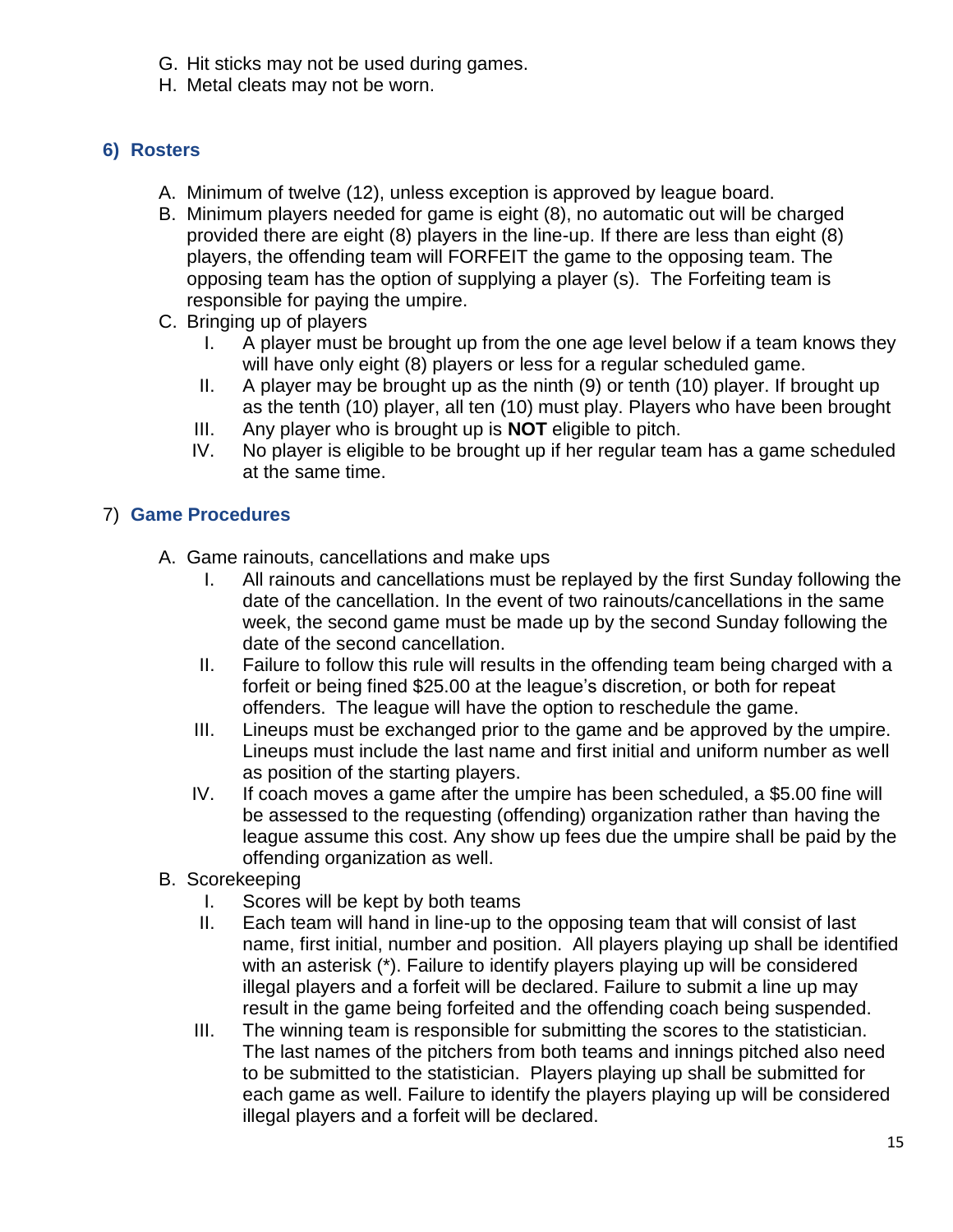IV. Failure to send the information to the statistician within twenty-four (24) hours will result in a five dollar (\$5.00) fine, payable at the next league meeting.

## ➔ *Game Protest*

A. A fee of \$25.00 must accompany a written protest within 24 hours of the completion of the game being protested. The protest must be filed with the umpire in compliance with the 'protest rules". The fee will be returned if the protest is upheld. The league administrator must be notified of any protest within twenty-four (24) hours.

# ➔ *Batting*

- A. A running batting order that includes all players shall be used.
- B. A player arriving late shall be added to the end of the batting order. If players arriving after the line-ups have been exchanged, and the other team is not made aware of the changes prior to the first pitch being thrown, the team will take an out when that batting position comes up the first time.
- C. An inning shall end when three (3) outs have been made or a maximum of five (5) runs have scored.
- D. A five run rule will be used. An inning shall end when three (3) outs have been made or a maximum of five (5) runs have scored. The Five run rule doesn't apply in the fifth  $(5<sup>th</sup>)$  and sixth  $(6<sup>th</sup>)$  innings until May 14th, or any inning thereafter, where three (3) outs are required. **Starting with May 15th games the 6th inning will be considered the last inning**. The game also moves to a two (2) hour time limit.
- E. In the event a team has eight (8) players at the start of a game, they will be charged with an automatic out at the end of the batting order. A player arriving late shall take the place of the automatic out and shall be able to enter the game immediately.
- F. If a team can field nine (9) players, there will be no automatic out.
- G. In the event a player leaves the game early due to illness or injury, no automatic out is applied. Should the ninth  $(9<sup>th</sup>)$  player leave the game for any other reason other than injury or illness, that team will be charged with an automatic out in the player's batting position. Should a player leave a game due to injury, she may return at any time and will be put back into her original position in the batting order.
- H. The strike zone shall be from the shoulders to the knees and shall include the white and black portions of the plate.
- I. Unlimited bunting will be permitted. Fake bunt and swing will be prohibited and the batter shall be declared out and the runners are to be returned to their original bases.
- J. One (1) warning per game shall be given to each team for throwing the bat. The batter shall be declared out on the second offense.
- K. No advancement may take place on a dropped third strike.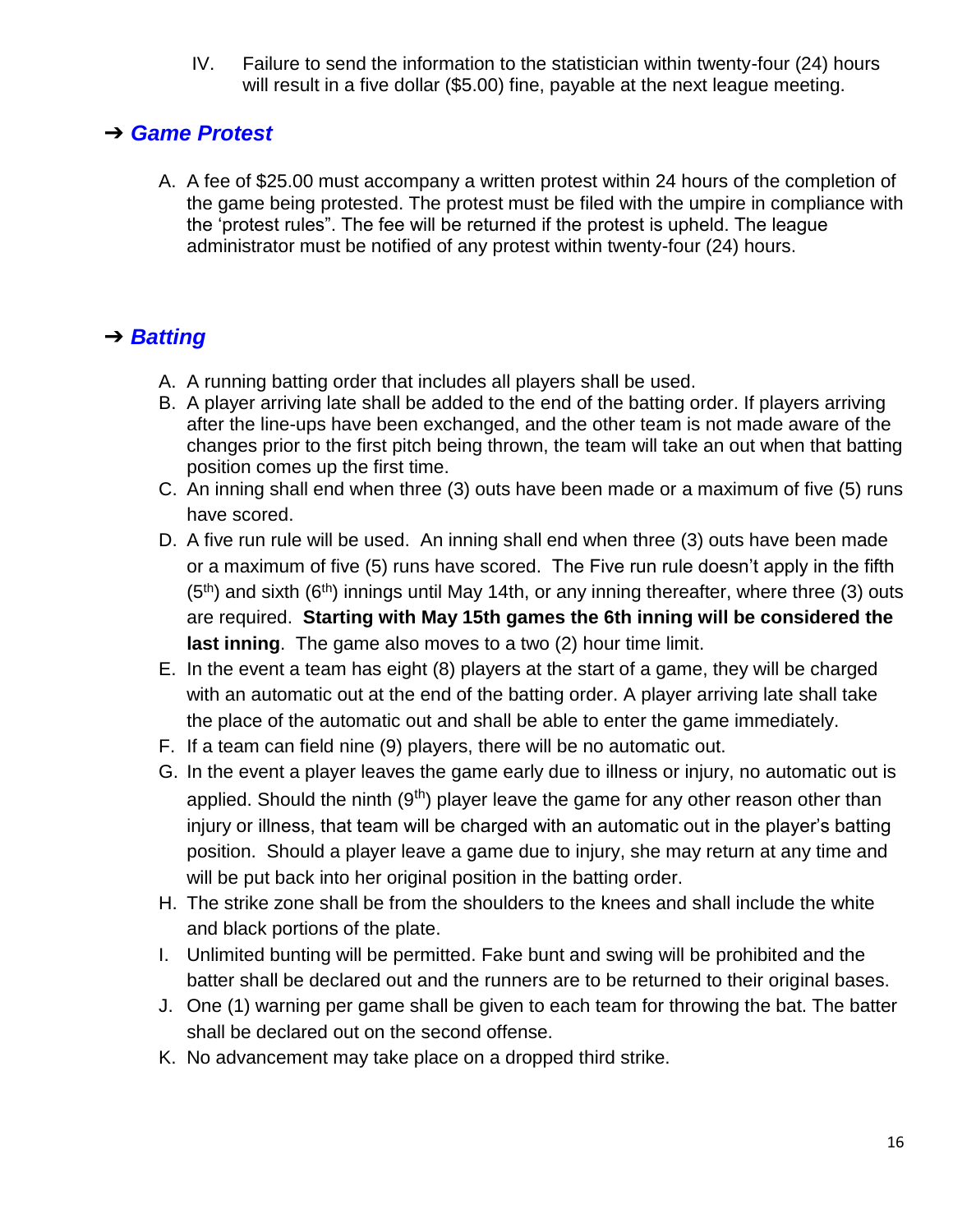# ➔ *Pitching*

- A. A pitcher may pitch a maximum of four (4) innings per game, no more than two (2) consecutive innings shall be pitched. There are no per week pitching limitations.
- B. In the event of a tie game and extra innings are played, a pitcher may pitch more than the maximum of four (4) innings per game and these extra innings are "free" innings. A pitcher may NOT enter a game for the third  $(3<sup>rd</sup>)$  time in extra innings.
- C. A pitcher may re-enter the game one time provided her maximum of four (4) innings have not been met.
- D. One pitch in an inning shall be counted as a complete inning pitched.
- E. A pitcher shall be removed from the mound when she hits three (3) batters in a given game. Pitched balls hitting the ground prior to hitting a better will not be considered a hit batter for the purpose of removing the pitcher. This rule applies to all innings pitches in a game, including any extra innings.
- F. If a batter is struck by a pitch, **directly or indirectly (hit ground first), the batter shall be awarded first base**. The batter must make every effort to get out of the way of the pitch. If this is not done, the pitch will be considered a ball and a base will not be awarded. This is at the discretion of the umpire.
- G. A pitched ball that is thrown out of play from the mound while in the act of pitching to the batter shall be considered a "ball".
- H. PIAA pitching rules will be used and enforced.
	- I. Pitcher must be removed after two trips to the mound per inning from either a coach or player(s).
	- II. A maximum of three trips, from either a coach or player(s), are allowed per game.
- I. The pitcher will be allowed a maximum of **five (5)** warm-up pitches prior to the start of their first appearance and **three (3)** each inning after the first appearance.
- J. The strike zone shall be the shoulder to the top of the knees including the white and black portions of the plate.

# ➔ *Base Running*

- A. Play concludes when the ball is in possession of the pitcher in the circle.
- B. Overthrows
	- 1) Infielder/Outfield throws to a bag but overthrows the bag
		- a) Players can advance **one** base on all overthrows made to **any** base at the runners own risk unless the ball goes out of play. If the ball goes out of play the runner is awarded the next base as per PIAA rules.
		- b) No advancement may take place on a return throw from the catcher or infielder to the pitcher once they have firm possession and control of the ball.
		- c) No advancement may take place on an overthrow on a stolen base.
	- 2) A base runner **MAY NOT** leave the base until a pitched ball passes the plate. Runners must return to the base immediately when the ball is returned to the pitcher. If the base runner leaves the base early the umpire shall issue a warning. There will be three (3) warnings issued per team per game. After the third  $(3<sup>rd</sup>)$ warning, the umpire shall declare the runner out.
	- 3) A collision rule shall be in effect. A deliberate collision shall result in that player being ejected from the game. A collision is defined as a violent coming together of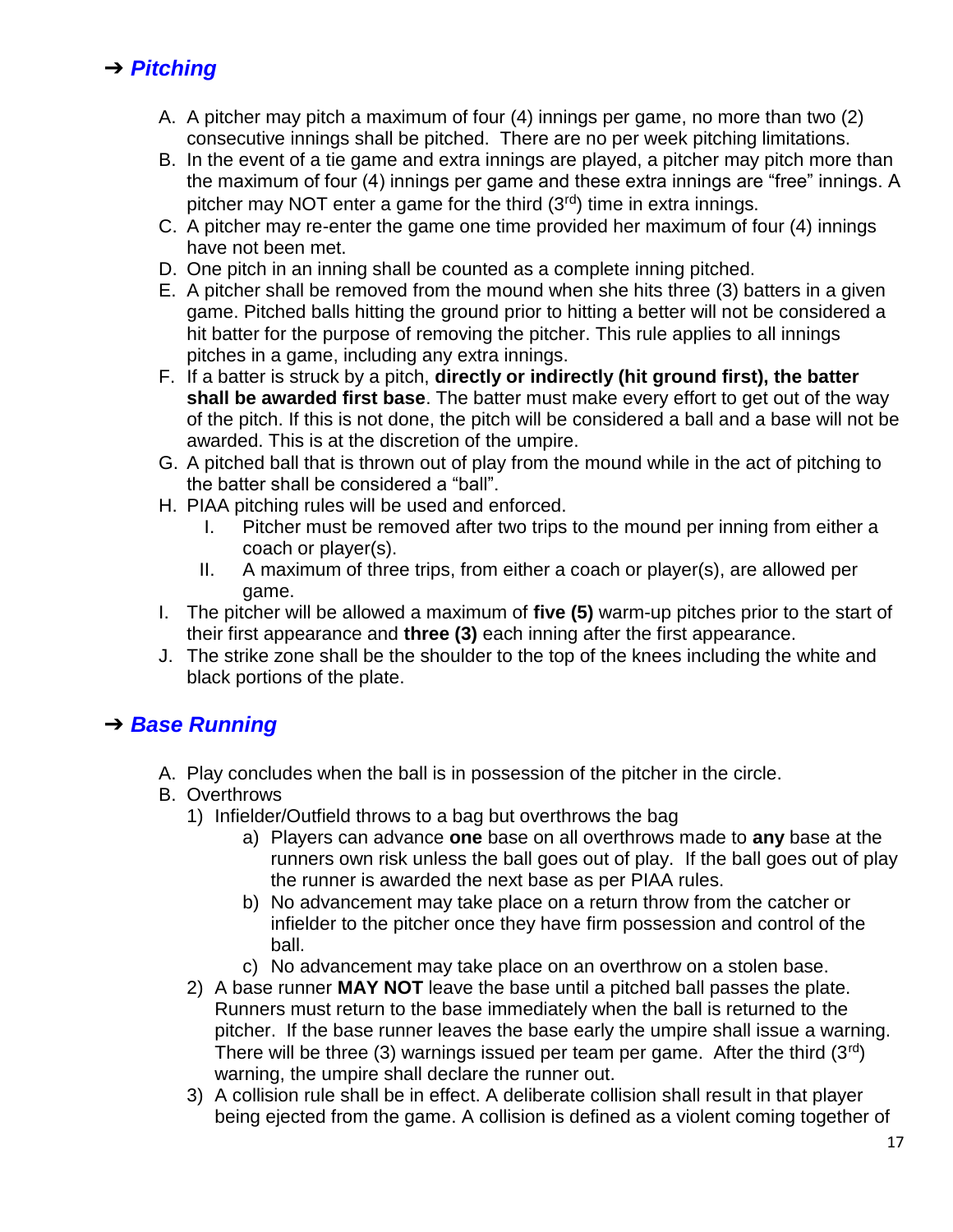two bodies. **Running into the catcher's arm while she is attempting to make a tag or the brushing of the catcher by a runner is incidental contact. NOT A COLLISION.**

- 4) An Obstruction Rule shall be in effect.
	- a) A fielder may not block the base unless she is in the possession of the ball. A runner must slide or give herself up if the fielder is blocking the base while in the possession of the ball. If fielder is blocking the base while not in possession of the ball and any contact, incidental or otherwise occurs, an obstruction shall be declared and the runner shall be awarded the base
	- b) **Plays at the plate**  In the event of a play at the plate the catcher **MUST** be positioned **IN FRONT** of the plate when not in possession of the ball and **MUST** allow the runner complete access to the plate. If the throw takes the catcher into the path of the base runner and a collision or incidental contact occurs the runner will be awarded the plate*. The fielder has the right on a batted ball, the runner on a thrown ball*. Possession is defined as the fielder actually holding the ball in her hands or glove A thrown ball on the way to the plate that has not yet been fielded IS NOT possession.
	- c) This does not apply to a force play at the plate. In this instance the catcher may place one foot on the plate but must allow the runner access to the plate. **Plays at second or third base –** The fielder MAY NOT stand with her foot on the base while awaiting a throw or making a tag. She MUST allow direct access to the base. The proper positioning on a tag play is for the fielder to straddle the base, catch the ball and put her glove down in front of the base.
	- d) PIAA RULE for Double First Base
		- The defensive team may only retire the batter/runner using the white base when the throw is on or inside the baseline. In the event that the throw is outside of fair territory the fielder may use the orange base.
	- e) Sliding is strongly encouraged when the runner is in the act of attempting to achieve a base or when the fielder is in possession of the ball before she gets to the base.
- 5) Courtesy runners **MUST** be used when the catcher is on base and there are one or more outs. A courtesy runner may be used for the pitcher when there are two outs. The courtesy runner will be the last person to make out.
- 6) Each team will be allowed ten (10) attempts stealing, including home plate, per game from any base. Double steals will be counted as two (2) steals. In the event of extra innings each team will be given two steal attempts per each extra inning. **NOTE:** If you only used under 10 steal attempts previously those are lost. Extra innings start fresh with each team getting two steal attempts per every inning played after the  $6<sup>th</sup>$  inning.
	- The scorekeeper/coach shall declare when a given team is out of steals. One warning will be given for an attempted steal after the limit has been obtained by returning the offender to her prior base. Additional attempts will be considered an out
- 7) A **steal is defined** as any advancement on a pitched ball. This advancement must take place when the ball crosses the plate and must be a direct and expedient (running) attempt to achieve the next base. Walking, moving slowly or shuffling toward the next base is not defined as expedient. If the runner does not proceed expediently (running) toward the next base she must return to her previous base.
- 8) No delayed steals will be allowed. A runner may not advance when the catcher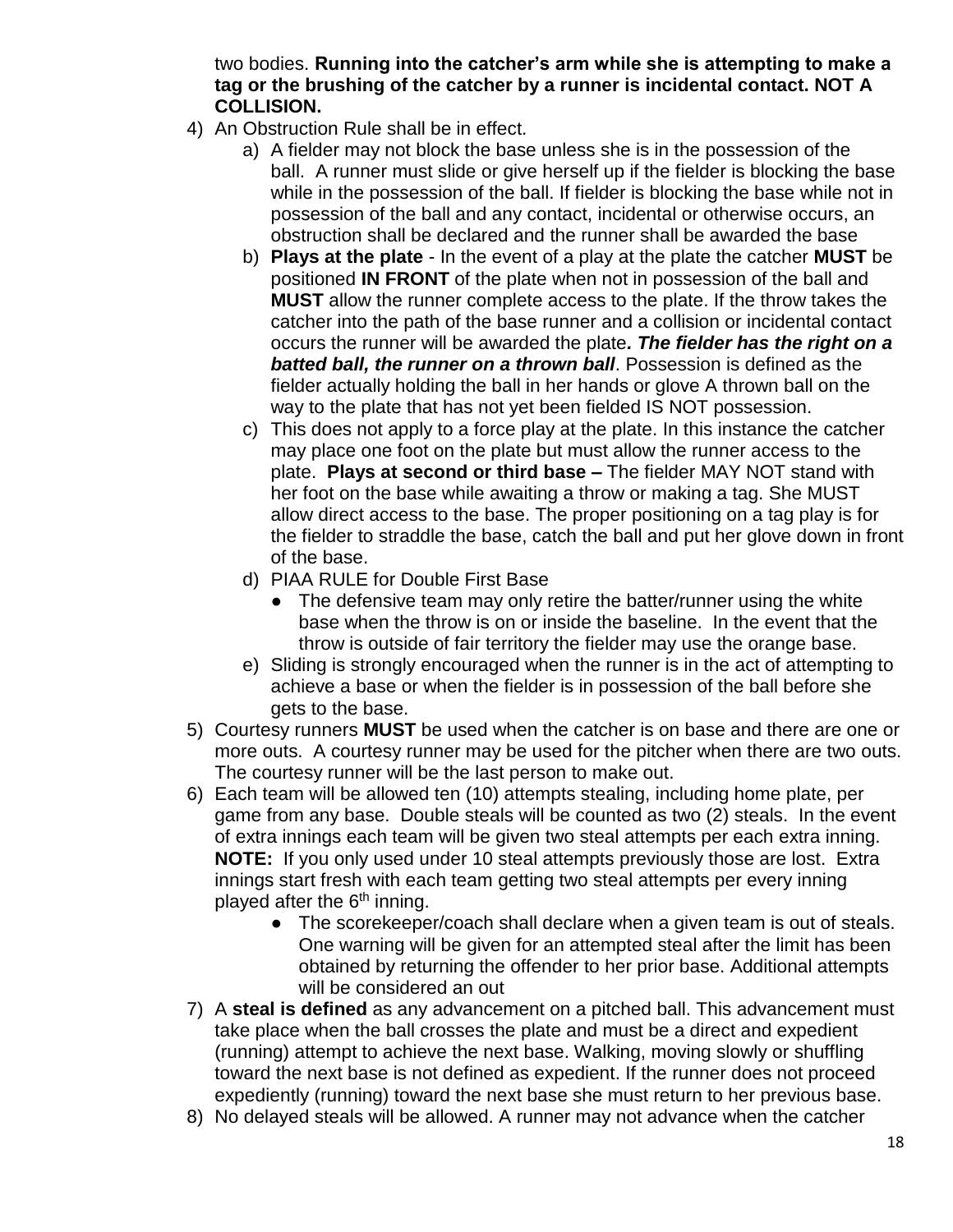throws the ball back to the pitcher for the purpose of resuming play. If the offensive team tries a delayed steal, the runner will be declared out.

- 9) Double steals are permitted and will count as two (2) steals.
	- In the case a team has nine (9) steals with runners on bases other than third base where the team attempts to steal home and the trailing runner(s) follows, the play stands with the runner attempting to steal home, however the runners will need to be returned to their original base without penalty. No advancement may take place by any runner when the catcher is attempting to throw a runner out who is attempting to steal. No advancement on the overthrow.
- 10) If a runner is thrown out at home plate and the trailing runner has not proceeded directly to third  $(3<sup>rd</sup>)$  base, she must return to second  $(2<sup>nd</sup>)$  base.
- **11)** Pickoff plays can be made, but with consequences. The runner has to go back to the base when a pick off throw is attempted. If the ball is caught or touched the runner cannot proceed to the next base. If the ball sails untouched the runner can advance one base at her own risk. **Each runner that moves up a base will count towards the steals.**

**CLARIFICATIONS:** Runner on 1<sup>st</sup> and 2<sup>nd</sup> where both runners attempt to steal the next base on a pitched ball. This counts as a double steal (2). There is no advancement on overthrows.

- 01. If a runner is thrown out at third  $(3<sup>rd</sup>)$  base and the trailing runner has not proceeded directly to second  $(2^{nd})$  base, she must return to the first  $(1^{st})$ base
- 02. The scorekeeper/coach shall declare when a given team is out of steals. **ONE** warning will be given for an attempted steal after the limit has been obtained. After this the play will be called dead and the runner called out.
- 03. If a game is tied at six (6) innings, each team will receive two (2) additional steals for each inning starting with the seventh (7th) inning. All steals left from the first six (6) innings will be lost.

# ➔ *Defense/Fielding*

- A. There will be ten (10) defensive players. They are the pitcher, catcher, four infielders and four outfielders.
- B. The outfielders must be positioned a minimum of fifteen (15) feet behind the baseline prior of the start of the play.
- C. Outfielders cannot cover or run to a base for the purpose of making a putout.
- D. At the start of each pitch and until the pitcher releases the ball, each infielder shall be in their assigned playing position, which cannot be more than 5 feet in front of the base bag. Failure to comply will result in a warning, and then the results of the play or the pitch begin declared a ball.
	- 1) Exception: Infielders may leave their assigned position when a batter has committed to bunt.
- **E.** Catcher's interference will be enforced. The offensive team will have the option to choose between the result of the play or award of first  $(1<sup>st</sup>)$  base. An umpire may move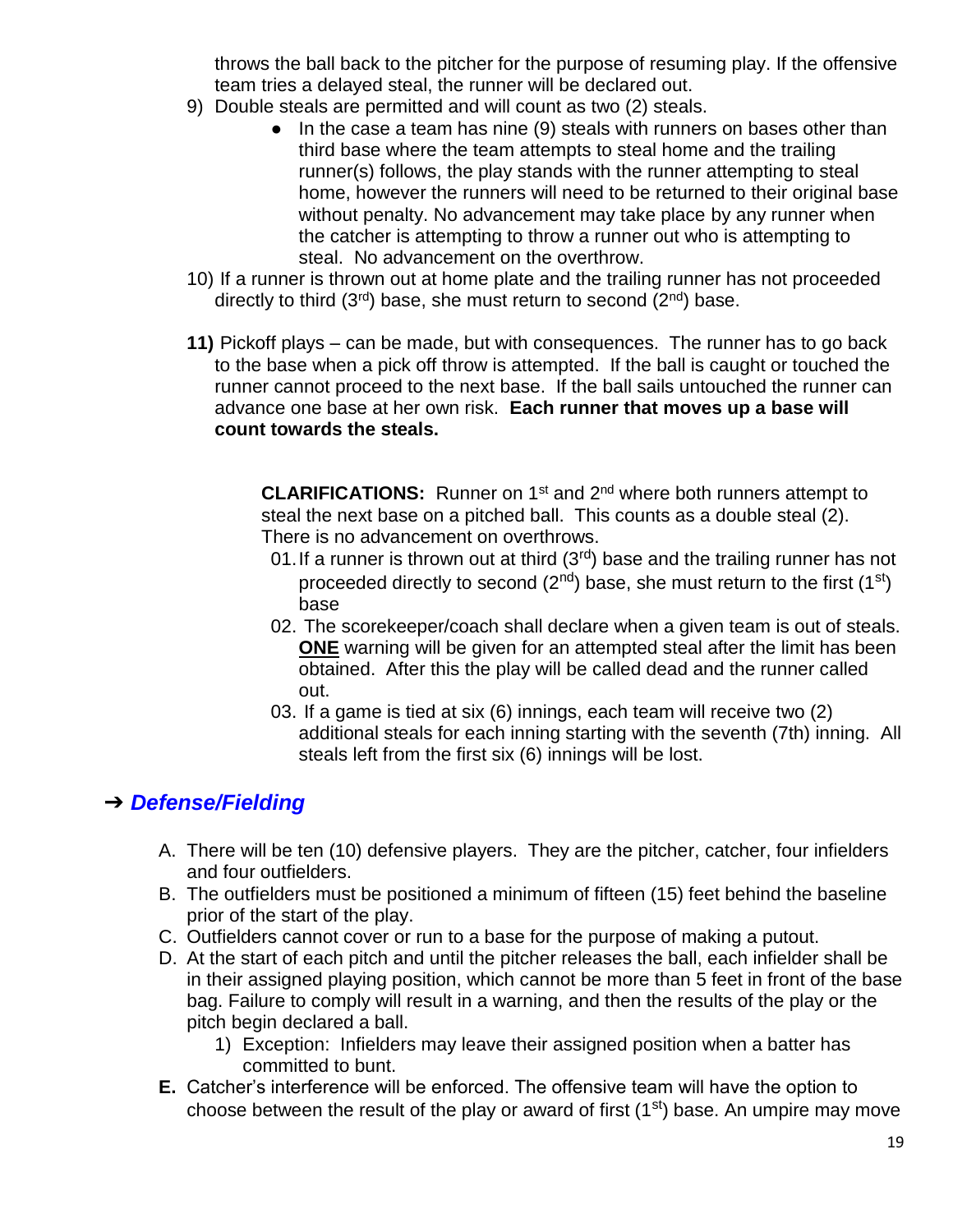the catcher at his/her discretion for safety reasons.

- F. Catchers must make an effort to accurately throw the ball back to the pitcher. Rolling the ball will not be allowed.
- G. The pitcher will be allowed a maximum of **five (5)** warm-up pitches prior to the start of their first appearance and **three (3)** each inning after the first appearance.
- H. Fielders are not permitted to stand in the baseline at the start of each pitch. This rule applies only when runners are on base, or going to the affected bases.
- I. Infield fly rule **DOES NOT** apply

# ➔ *Game Conduct*

- A. Cheering
	- I. Players from the offensive team will be allowed to cheer for the batter and the batter only, until the pitcher steps on the mound and addresses the plate. At this point the offensive team must cease cheering. This rule shall apply to the offensive team's coaches and fans. After one warning has been given, the offending team's head coach will be ejected.
- B. Coach and Player Conduct
	- I. Any coach or player ejected from a game is automatically suspended from their next game. The ejected person will not be allowed to participate, coach or attend the game.
	- II. Assistant coaches will be permitted to coach the other team's players if it is done in a positive manner. They may not address or engage the opposing team's coaches or the umpire(s). Arguing or discussing any rule or call with the umpire will result in a warning. A second offense shall result in a suspension of no less than two (2) games. The warning will be carried forward for the balance of the season. ONLY THE HEAD COACH MAY APPROACH THE UMPIRE(S).
- C. Parents on the Field
	- I. Any parent who steps on the field of play for reasons other than an injury will be ejected from the game.
- D. Persons behind the Backstop
	- I. No one will be permitted behind the backstop. One warning will be issued by the umpire. On the second offense, the offending team will be an assessed an out.

## ➔ *Post Season*

- A. All playoff games must be played in their entirety. Any game that isn't completed will be completed the following night. In the event there is a game scheduled the following night, the incomplete game will take precedence and shall be completed prior to the start of the regularly scheduled playoff game.
- B. Team eligibility
	- I. The designated number of teams from each division or conference will be eligible for the playoffs (see below)
	- II. In the event a balanced schedule has been played and a fifth  $(5<sup>th</sup>)$  place team in one division has a better record than the fourth  $(4<sup>th</sup>)$  team in the other division, a play-in game between them will be held with the winner qualifying for the playoffs as the fourth  $(4^{th})$  seed. This would apply to fourth  $(4^{th})$  and third  $(3^{rd})$ place in the event three teams qualify from each division.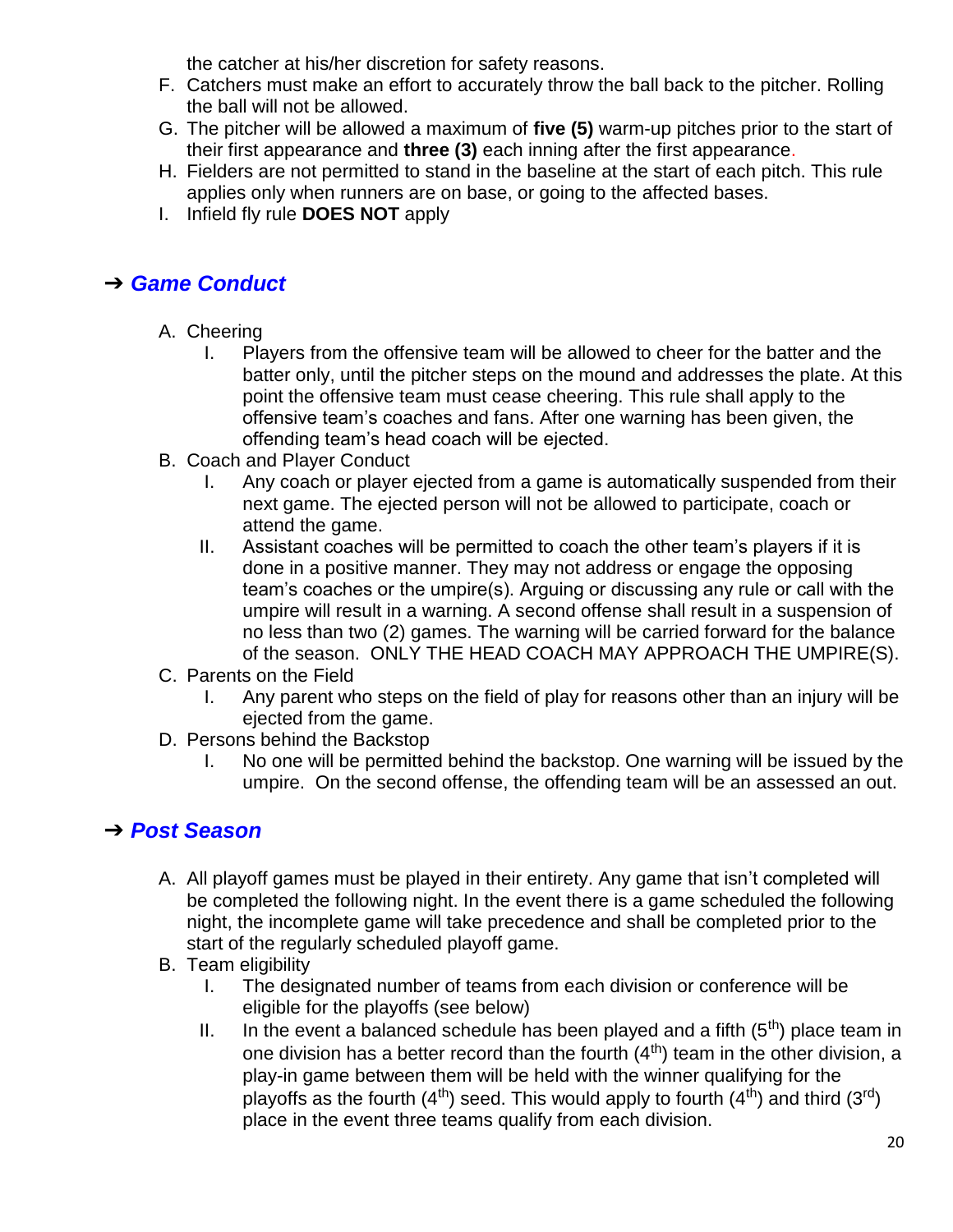- III. In the event of an unbalanced schedule, a one- half (1/2) game differential in the final standings caused by one team having an additional regularly scheduled game, shall be considered a tie for the standings position in question.
	- 01. Example: One team finishes the season with an 8-8 record and a second team has an 8-7 record.
- IV. After the first round of playoffs have been completed, the seeding of the remaining teams will be established as follows:
	- 01. Season record
	- 02.Head-to-Head competition
	- 03.Divisional Playoff winning percentage
	- 04.Runs allowed
	- 05.Coin Toss
- C. Player Eligibility
	- I. A player must play in at least one half (1/2) of the regular season games. In the event of injury the player will be given credit for a game played provided she attend her team's game and signs the scorebook.

# ➔ *THINGS TO KEEP IN MIND*

- Make the game important to the girls. They will respond in kind.
- Have the girls arrive a minimum of 30 minutes before the game. Have them take warm-ups to prepare themselves for the game. If you make the preparation important the game will be even more important.
- Concentrate on teaching the fundamentals, particularly throwing and catching the ball. It's imperative that these two skills be learned. A girl can't progress in learning the other skills until they can throw properly and catch the ball. Hitting will come later when the coach pitches at mid-season.
- Keep up the level of enthusiasm. Cheer your opponent as well as your own team. Get the adrenalin flowing. Girls who leave with enthusiasm will return with enthusiasm.
- Positive reinforcement is the key. Have a lot of patience. Remember, they know absolutely nothing about the game. If they learn that it's fun from you, it'll be fun. Remember, the girls must have fun.
- Every girl needs to think that's she's important and that she belongs (so do we). Every girl needs a "win", good throw, good catch, good hit, etc.. Cheer her accomplishments and have her teammates do so as well.
- Be cognizant of the tone and volume of your voice. You don't want to scare some of the girls. Be aware of their reactions when you speak to them.
- Play little games with them. Challenge them to see if they can make 3 outs before the other team has batted all of their batters. When accomplished, challenge them to do it a second time.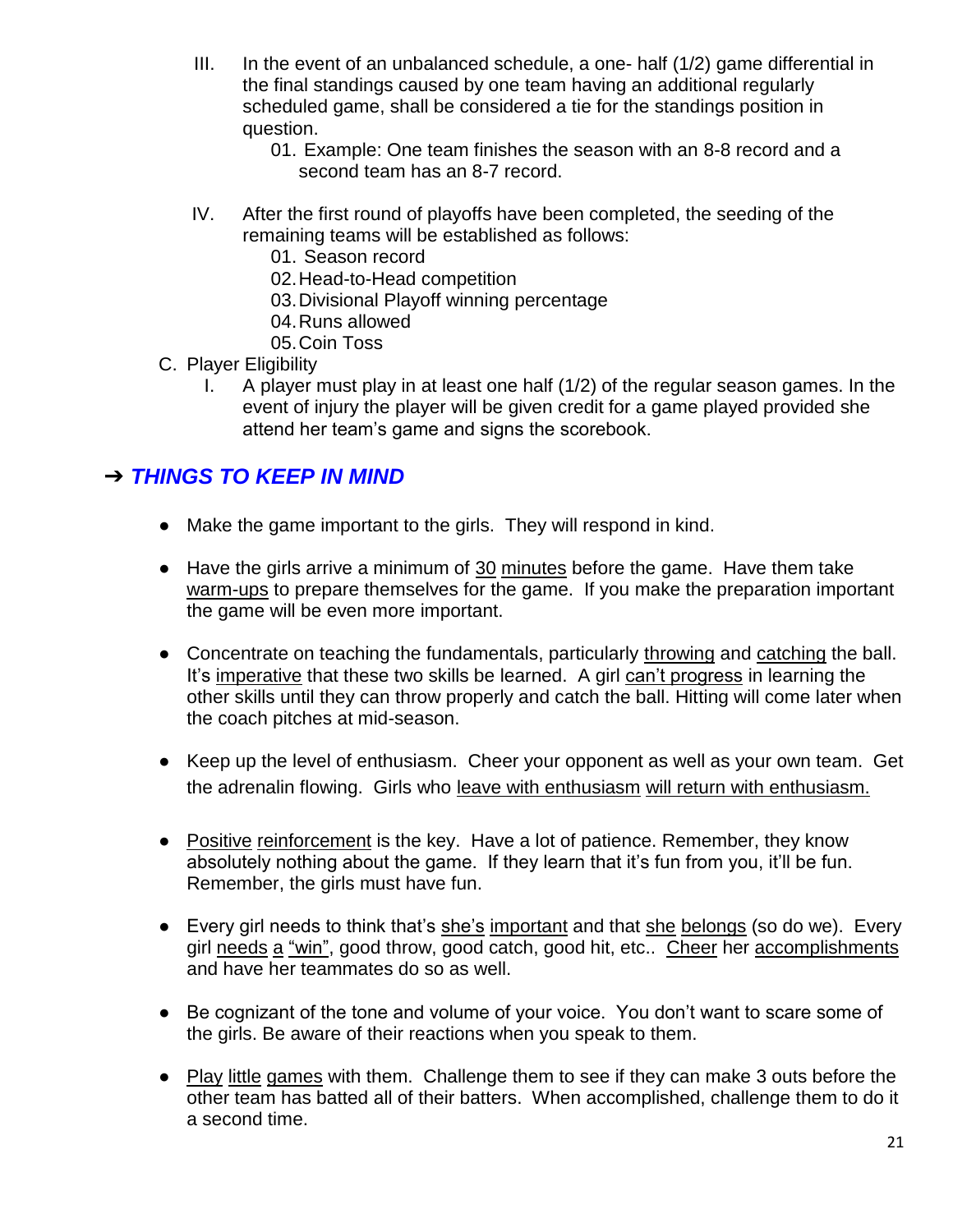- Remove the batter from first base if she is made out. Some girls will be upset and cry because they think they've failed or done wrong. Use some psychology here and explain that they had a good hit, it's just that the fielder made a very good play.
- Make it fun. If it's not fun they won't be back. Don't take things too seriously and remember they will feed off of your attitude. Be well organized, keep things moving.
- Make up your lineup and batting order before the game. You can always adjust if someone doesn't show up. Have the girl's sit in batting order so they are ready to go.
- Have numerous coaches to assist. This will keep the girls motivated and ready to go. One Hour practices are plenty enough time, as long as you have help. You can break down into numerous stations. If you are having a great practice you can go longer.
- Make sure your girl's hustle on and off the field between innings and at practice going out to their positions.

# ➔ *INSTRUCTIONS*

- **Play all the games**. It's a very short schedule
- **Check with your coordinator** to make sure the **field is available** on your scheduled home dates. The other age levels have started and it's possible games have been moved on the field you are using.
- In the event of rain call the opposing coach a minimum of 1  $\frac{1}{2}$  hours prior to scheduled game time in order to cancel the game. Reschedule the game as soon as possible.
- The schedule and directory will be posted on the league's website. The website is elvsoftball.org
- If you have any rule questions please email or call the 5th/6th Grade Statistician.
- All contacts with opposing coaches are to be DIRECT VERBAL contacts. DO NOT make any game changes by email or voicemail. Doing so is a recipe for disaster. If you want to email in advance, make sure you get confirmation, if not call the coach and make sure you speak.
- **The Winning team is to notify your statistician when the game has been played with the scores from both teams and pitching information. Also, any issues and problems with games or other coaches.**

# **[Click Here to Report that your game has been played](https://docs.google.com/forms/d/1r5scvwhacVGpd9eWUxWfrhCHLf7ypTSouVpT4z6R8oQ/edit)**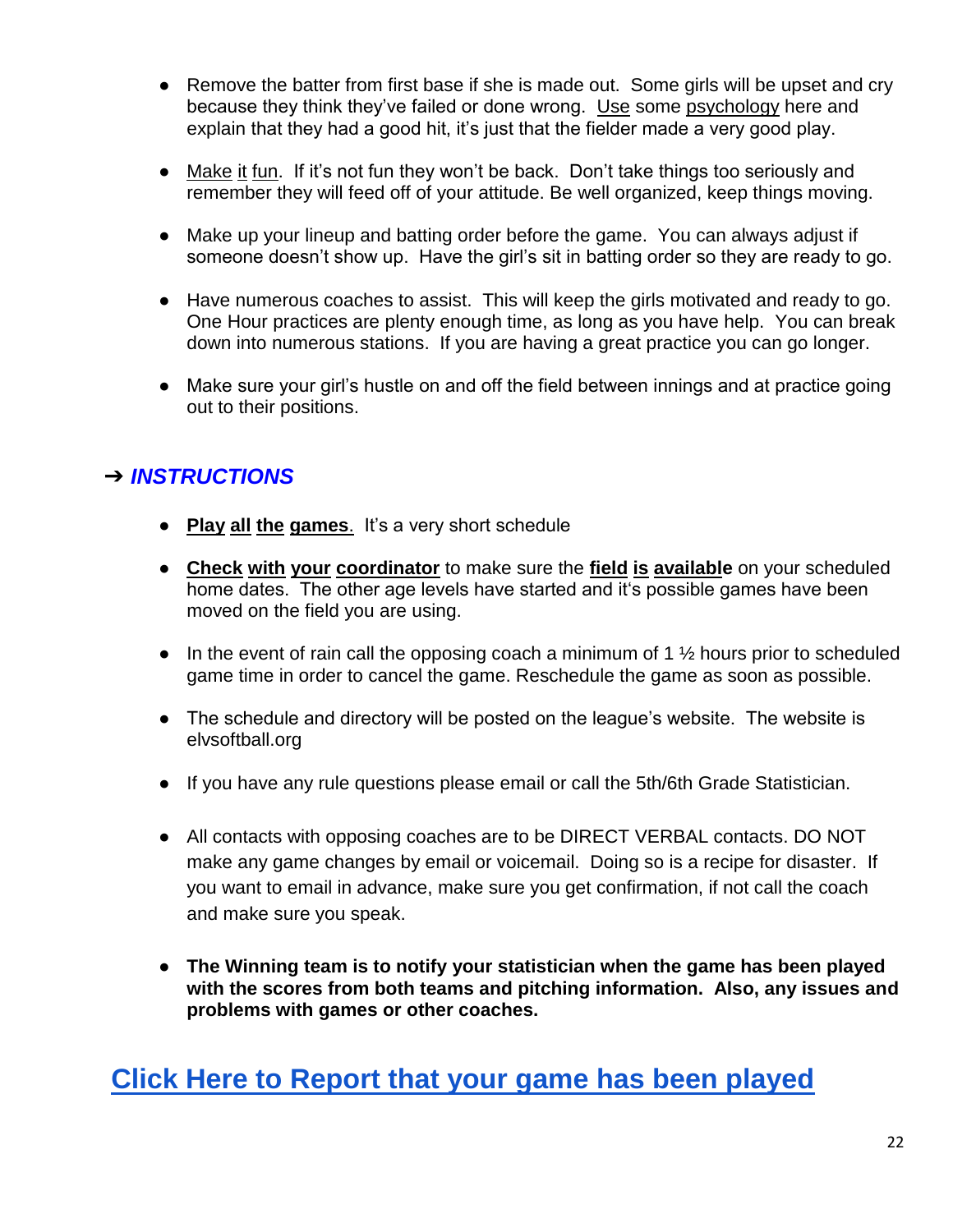

# *2019 5th & 6th PLAYING RULES*

## <span id="page-22-0"></span>➔ *General Rules*

- **8) Game Times -** Weekday game time is 6:00 PM. Saturday game times begin at 11:00 AM. Exceptions are permitted and will be indicated on the schedules.
- **9) Length of game and minimum playing time of players.**
	- F. Prior to May 14<sup>th</sup>, no inning may start after 7:45, unless fields have lights, then the game can continue until set forth below. The 5 run rule shall not apply starting with the sixth  $(6<sup>th</sup>)$  inning, or any inning thereafter, where three (3) outs are required prior to May 14th. Starting with your May 15th games the **7th inning will now be considered the last inning.** The 6th inning will have a 5 run limit. Also the games move to a 2:15 time limit. Of course if darkness comes into play umpires should use their own discretion for safety reasons.
	- G. Game is seven (7) innings long.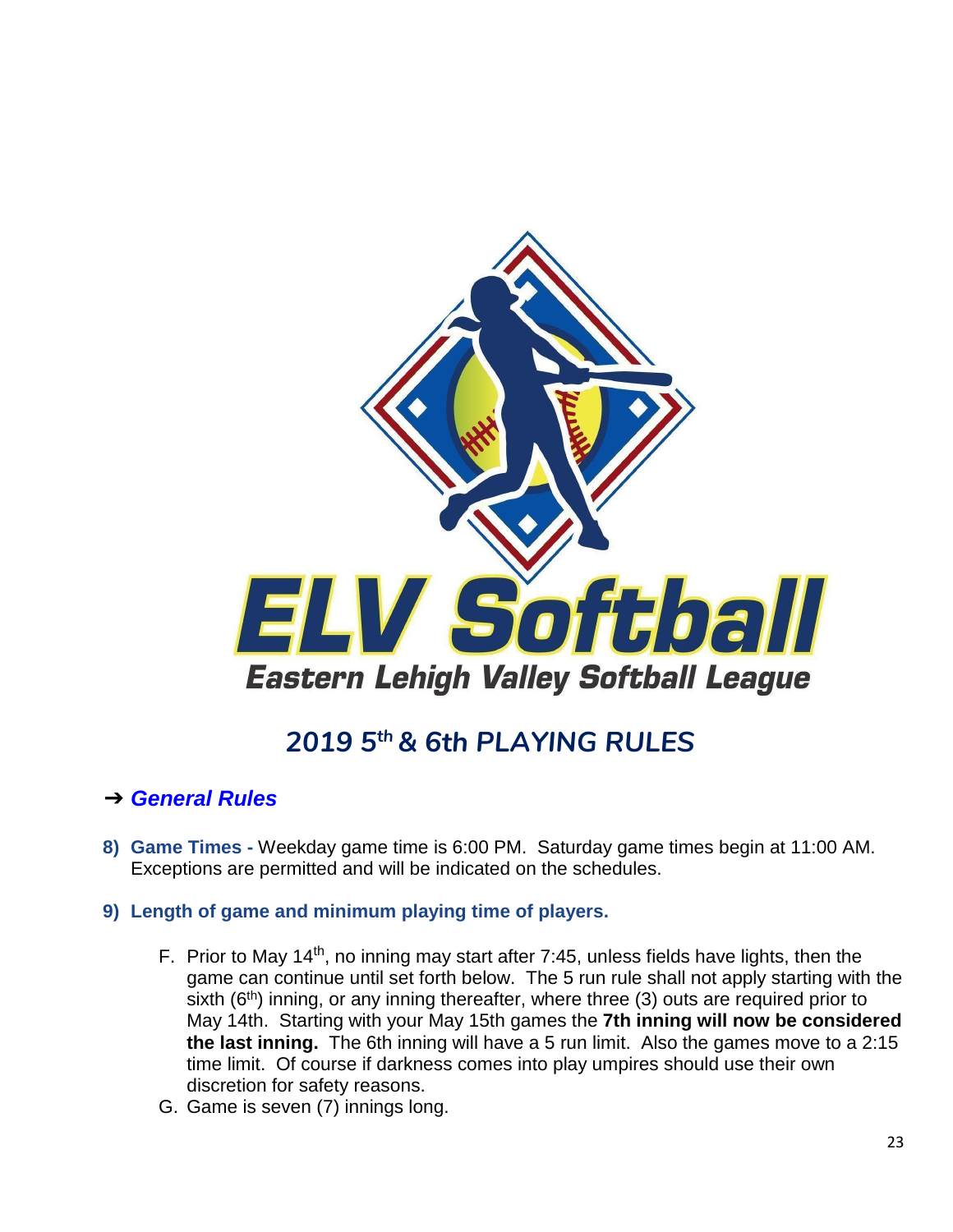- H. A running batting order consisting of all the players is mandatory
- I. Each player must play at three (3) Innings in the field in each game of six (6) or seven (7) innings or a minimum of two (2) innings in any game of five (5) innings or less is shortened due to darkness, weather or mercy rule. No player shall sit consecutive innings defensively.
- J. A league warning will result upon the first offense of not playing all players.
- K. No inning shall start after two hours and 15 minutes (2:15) have been played.

#### 10)**Complete Games**

- C. Five (5) innings, or four and a half (4½) innings if the home team is leading.
- D. Mercy Rule:
	- II. In the event that the home team is ahead by ten (10) runs after four and a half innings (4½) innings, or the visiting team is ahead by ten (10) runs after the fifth  $(5<sup>th</sup>)$  inning, or at the completion of any inning thereafter.
- **11)Dimensions -** Length of bases shall be sixty (60) feet. Pitching rubber shall be located forty (40) feet from the back point of home plate.

### **12)Equipment**

- I. The home team shall supply one new ball and one backup ball for each game.
	- II. A twelve (12) inch ASA .47 approved optic yellow softball shall be used for play. Red-stitching is mandatory.
- J. Bats
	- II. All bats must be 2004 ASA or BESR certified softball bats.
- K. Helmets
	- II. Batters and base runners must wear protective helmets with attached facemasks and chin straps.
- L. Pitching Facemasks shall be **required** for all pitchers. All organizations are responsible for providing at least one pitching facemask per team.
- M. All coaches are required to have first aid kits at all practices and games. A pair of rubber gloves must be available. Individual first aid kits are not required if your organization has a general first aid kit on location. During games the home organization is required to have a first aid kit on location at the playing fields
- N. Use of the double first base is required
- O. Hit sticks may not be used during games.
- P. Metal cleats may not be worn.

### **13)Rosters**

- D. Minimum of twelve (12), unless exception is approved by league board.
- E. Minimum players needed for game is eight (8), no automatic out will be charged provided there are eight (8) players in the line-up. If there are less than eight (8) players, the offending team will FORFEIT the game to the opposing team. The opposing team has the option of supplying a player (s). The Forfeiting team is responsible for paying the umpire.
- F. Bringing up of players
	- V. A player must be brought up from the one age level below if a team knows they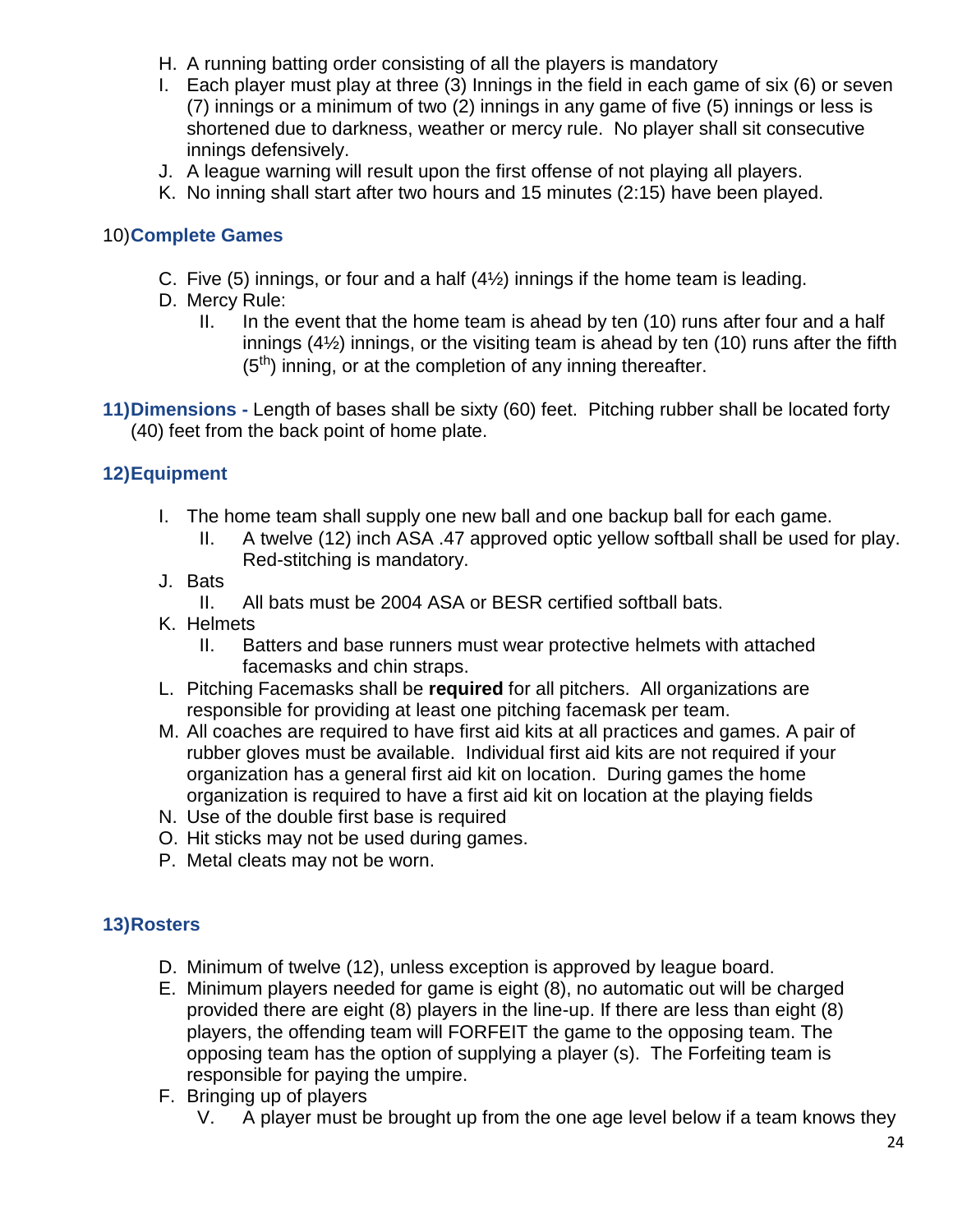will have only eight (8) players or less for a regular scheduled game.

- VI. A player may be brought up as the ninth (9) or tenth (10) player. If brought up as the tenth (10) player, all ten (10) must play. Players who have been brought VII. Any player who is brought up is **NOT** eligible to pitch.
- 
- VIII. No player is eligible to be brought up if her regular team has a game scheduled at the same time.

#### 14)**Game Procedures**

- C. Game rainouts, cancellations and make ups
	- V. All rainouts and cancellations must be replayed by the first Sunday following the date of the cancellation. In the event of two rainouts/cancellations in the same week, the second game must be made up by the second Sunday following the date of the second cancellation.
	- VI. Failure to follow this rule will results in the offending team being charged with a forfeit or being fined \$25.00 at the league's discretion, or both for repeat offenders. The league will have the option to reschedule the game.
	- VII. Lineups must be exchanged prior to the game and be approved by the umpire. Lineups must include the last name and first initial and uniform number as well as position of the starting players.
	- VIII. If coach moves a game after the umpire has been scheduled, a \$5.00 fine will be assessed to the requesting (offending) organization rather than having the league assume this cost. Any show up fees due the umpire shall be paid by the offending organization as well.
- D. Scorekeeping
	- V. Scores will be kept by both teams
	- VI. Each team will hand in line-up to the opposing team that will consist of last name, first initial, number and position. All players playing up shall be identified with an asterisk (\*). Failure to identify players playing up will be considered illegal players and a forfeit will be declared. Failure to submit a line up may result in the game being forfeited and the offending coach being suspended.
	- VII. The winning team is responsible for submitting the scores to the statistician. The last names of the pitchers from both teams and innings pitched also need to be submitted to the statistician. Players playing up shall be submitted for each game as well. Failure to identify the players playing up will be considered illegal players and a forfeit will be declared.
	- VIII. Failure to send the information to the statistician within twenty-four (24) hours will result in a five dollar (\$5.00) fine, payable at the next league meeting.

## ➔ *Game Protest*

B. A fee of \$25.00 must accompany a written protest within 24 hours of the completion of the game being protested. The protest must be filed with the umpire in compliance with the 'protest rules". The fee will be returned if the protest is upheld. The league administrator must be notified of any protest within twenty-four (24) hours.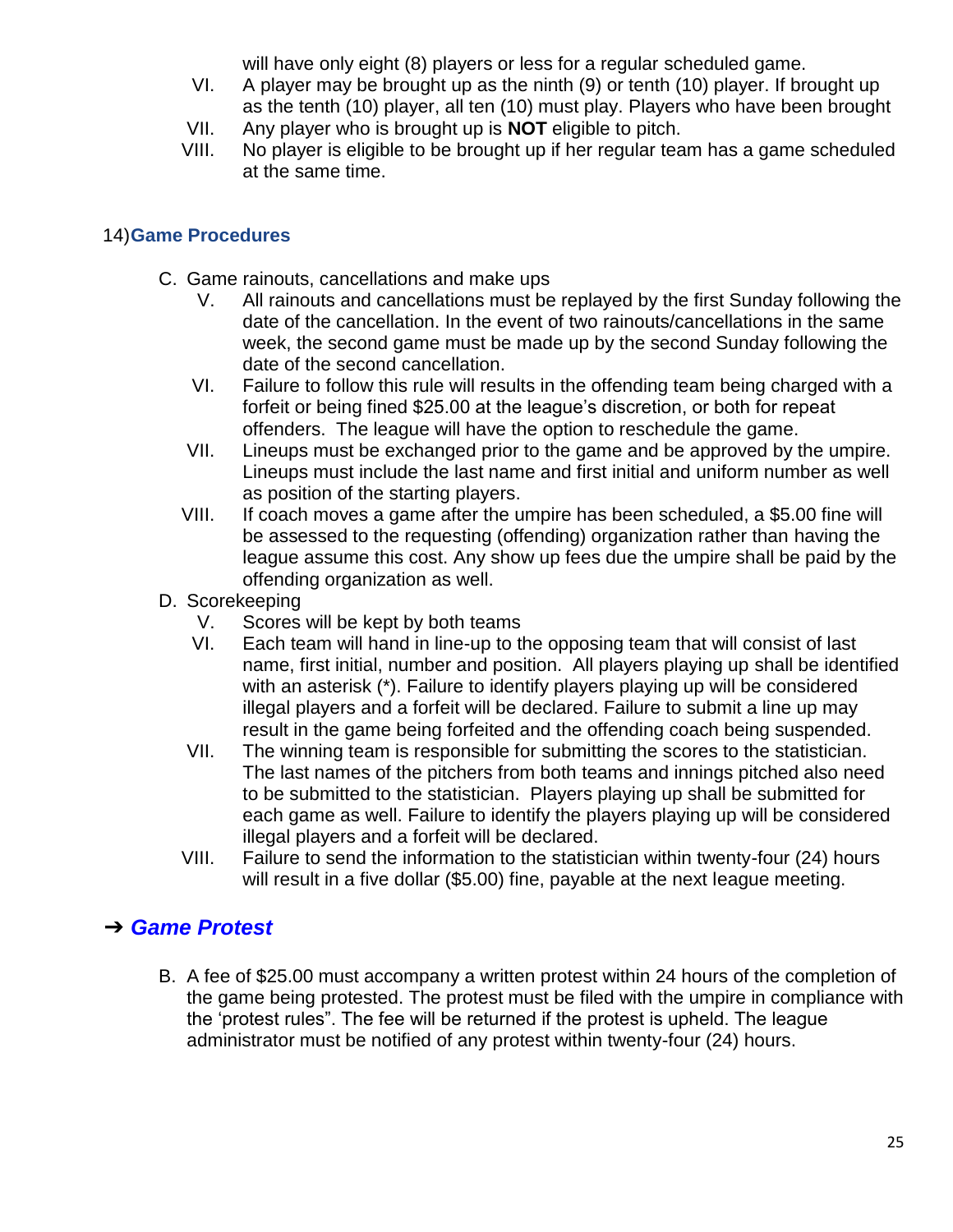# ➔ *Batting*

- L. A running batting order that includes all players shall be used.
- M. A player arriving late shall be added to the end of the batting order. If players arriving after the line-ups have been exchanged, and the other team is not made aware of the changes prior to the first pitch being thrown, the team will take an out when that batting position comes up the first time.
- N. An inning shall end when three (3) outs have been made or a maximum of five (5) runs have scored.
- O. The five (5) run rule shall not apply starting with the sixth ( $6<sup>th</sup>$ ) inning, or any inning thereafter, where three (3) outs are required prior to May 14th. Starting with your May 15th games the **7th inning will now be considered the last inning.** The 6th inning will have a five (5) run limit. Also the games move to a 2:15 time limit. Of course if darkness comes into play umpires should use their own discretion for safety reasons.
- P. In the event a team has eight (8) players at the start of a game, they will be charged with an automatic out at the end of the batting order. A player arriving late shall take the place of the automatic out and shall be able to enter the game immediately.
- Q. If a team can field nine (9) players, there will be no automatic out.
- R. In the event a player leaves the game early due to illness or injury, no automatic out is applied. Should the ninth  $(9<sup>th</sup>)$  player leave the game for any other reason other than injury or illness, that team will be charged with an automatic out in the player's batting position. Should a player leave a game due to injury, she may return at any time and will be put back into her original position in the batting order.
- S. The strike zone shall be from the shoulders to the knees and shall include the white and black portions of the plate.
- T. Unlimited bunting will be permitted. Fake bunt and swing will be prohibited and the batter shall be declared out and the runners are to be returned to their original bases.
- U. Slap Hitting is permitted as long as the player doesn't fake bunt.
- V. One (1) warning per game shall be given to each team for throwing the bat. The batter shall be declared out on the second offense.
- W. Advancement may take place on a dropped third strike.

# ➔ *Pitching*

- K. A pitcher may pitch a maximum of four (4) innings per game. There are no per week pitching limitations.
- L. In the event of a tie game and extra innings are played, a pitcher may pitch more than the maximum of four (4) innings per game and these extra innings are "free" innings. A pitcher may NOT enter a game for the third  $(3<sup>rd</sup>)$  time in extra innings.
- M. A pitcher may re-enter the game one time provided her maximum of four (4) innings have not been met.
- N. One pitch in an inning shall be counted as a complete inning pitched.
- O. A pitcher shall be removed from the mound when she hits three (3) batters in a given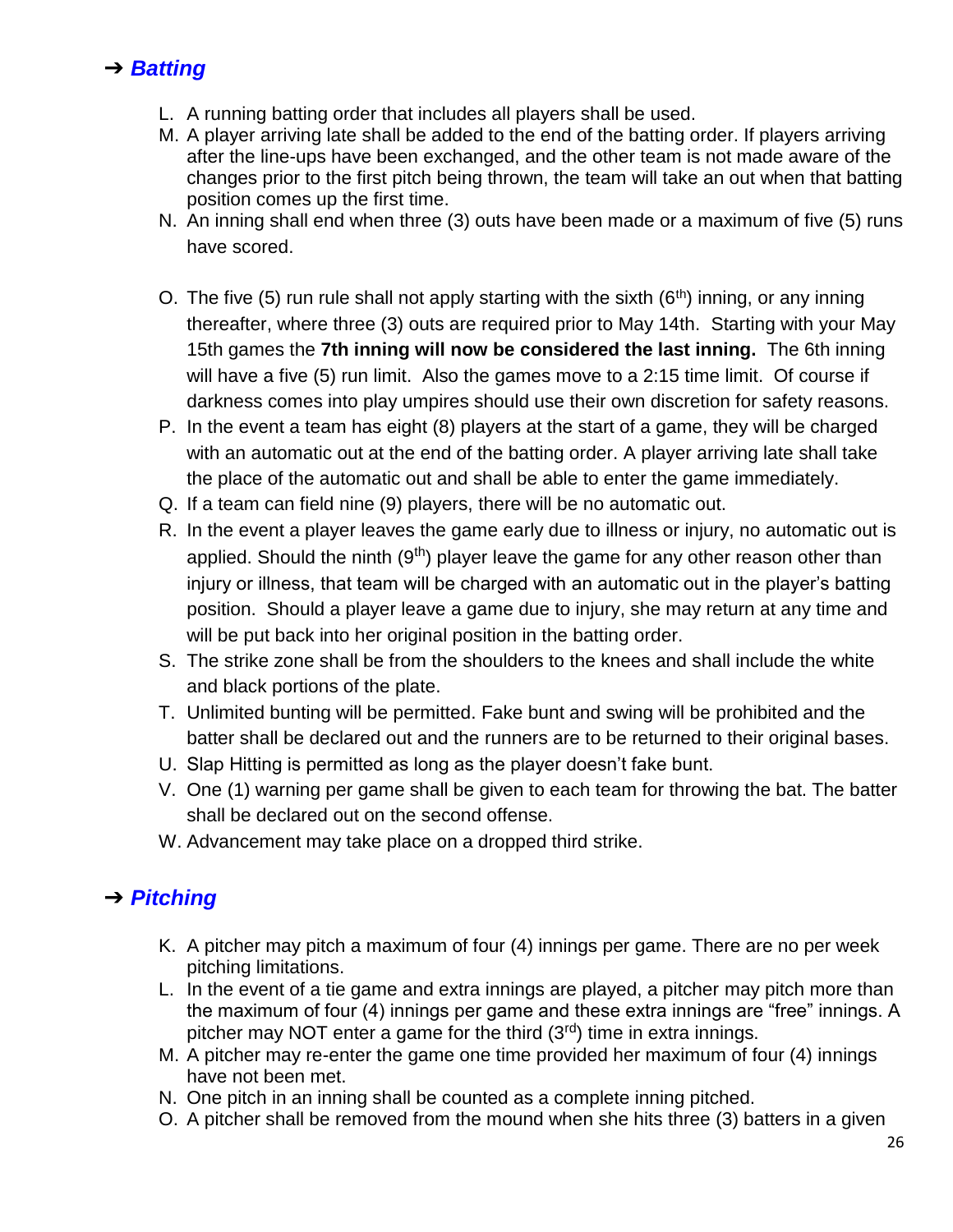game. Pitched balls hitting the ground prior to hitting a better will not be considered a hit batter for the purpose of removing the pitcher. This rule applies to all innings pitches in a game, including any extra innings.

- P. If a batter is struck by a pitch, **directly or indirectly (hit ground first), the batter shall be awarded first base**. The batter must make every effort to get out of the way of the pitch. If this is not done, the pitch will be considered a ball and a base will not be awarded. This is at the discretion of the umpire.
- Q. PIAA pitching rules will be used and enforced.
	- III. Pitcher must be removed after two trips to the mound per inning from either a coach or player(s).
	- IV. A maximum of three trips, from either a coach or player(s), are allowed per game.
- R. The pitcher will be allowed a maximum of **five (5)** warm-up pitches prior to the start of their first appearance and **three (3)** each inning after the first appearance.
- S. The strike zone shall be the shoulder to the top of the knees including the white and black portions of the plate.

## ➔ *Base Running*

- A. A base runner may leave the base when the ball is released by the pitcher. The runner must immediately return to the base when the pitcher is in possession of the ball while standing in the circle. If the base runner leaves the base early the umpire shall issue a warning. The second (2<sup>nd</sup>) occurrence will result in the runner being called out.
- B. Delayed steals will not be permitted. If the offensive team tries a delayed steal, the runner will be called out. **Delayed steal is defined as when the ball is being returned from the catcher or infielder to the pitcher**.
	- I. Example: If the catcher makes a poor throw to the pitcher, the runners may advance. This rule applies to an overthrow from any position on the field. A ball that is caught, bobbled, or dropped by the pitcher or any fielder is NOT considered and overthrow. A ball that does not leave the circle is NOT considered and overthrow.
	- II. Pitcher must receive the ball back from the catcher within the circle, or else the ball is considered live. **The batter-runner cannot be frozen at first base on a base-on-balls by merely returning the ball to the pitcher in the circle.** The batter-runner after reaching first base may continue on, without stopping, in an attempt to reach second base. Said runner may stop in the baseline after rounding first base. At this point, the umpire should begin a three-second count on the runner. If the runner again begins movement to advance or retreat before the count reaches "three" and does not stop again, this is a legal action and should not be penalized. **However, if the runner stops a second time, without an attempt by the defense, that runner is out immediately.**
- C. [Look Back Rule Clarification](https://fastpitch.tv/look-back-rule-gary-leland)
- D. A play is not considered "dead' when the ball is in secure possession of an infielder. She has to either make a play at a base or return the ball to the pitcher in the circle. Once the pitcher has the ball in the circle, the runner must return to her original base.
	- I. Example: If a runner is one (1) step from second  $(2^{nd})$  base when the pitcher gains possession of the ball in the circle, the runner is entitled to  $2<sup>nd</sup>$  base. If the runner is one step past second  $(2^{nd})$  base, she has the option to proceed to third  $(3<sup>rd</sup>)$  base, and the defense has the option to make a play on her. If the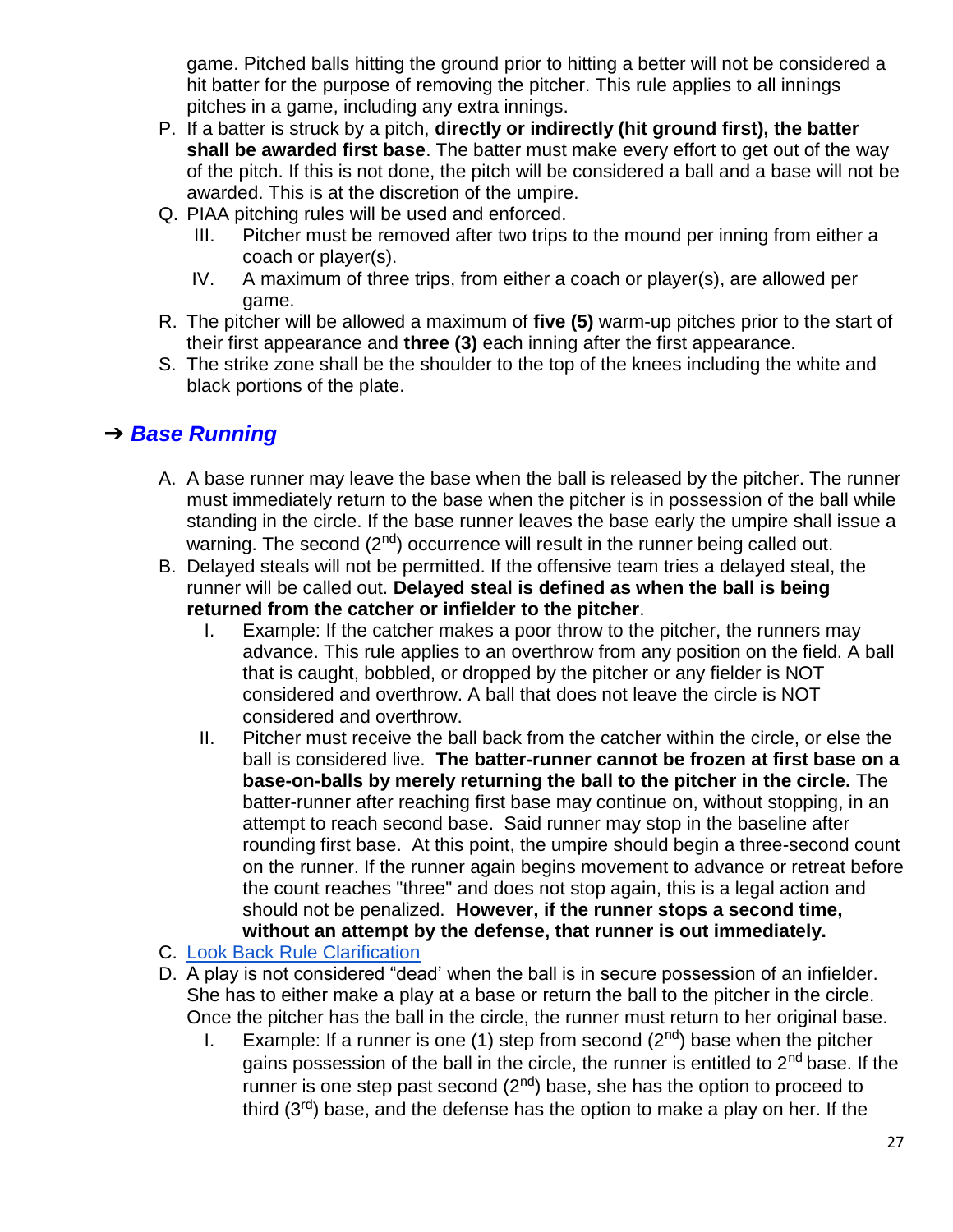runner stops or hesitates after touching  $2<sup>nd</sup>$  base, she must return to  $2<sup>nd</sup>$  base.

- E. A collision rule shall be in effect. A deliberate collision shall result in that player being ejected from the game. A fielder may not block the base unless she is in the possession of the ball. A runner must slide or give herself up if the fielder is blocking the base while in the possession of the ball.
	- I. If fielder is blocking the base while not in possession of the ball and any contact, incidental or otherwise occurs, an obstruction shall be declared and the runner shall be awarded the base.
- F. Sliding is strongly encouraged.
- G. Courtesy runner MUST be used when the catcher is on base and may be used for the pitcher and there are two outs. The courtesy runner will be the last person to make an out.
- H. Stealing
	- I. Each team will be allowed fourteen (14) attempts stealing, including home plate, per game from any base. Double steals will be counted as two (2) steals. In the event of extra innings each team will be given two steal attempts per each extra inning. NOTE: If you only used 10 steal attempts previously those are lost. Extra innings start fresh with each team getting two steal attempts per every inning played after the 7<sup>th</sup> inning.
		- 04. **A steal is defined as any advancement on a non-batted ball.**
		- 05. No delayed steals will be allowed. A runner may not advance when the catcher throws the ball back to the pitcher for the purpose of resuming play. If the offensive team tries a delayed steal, the runner will be declared out.
		- 06. All runners may advance one base when the catcher is attempting to throw a runner out who is attempting to steal. The ball is considered live where the baserunner may advance one additional base at their own risk if the throw is misplayed. This additional advancement does not count against the steal totals.

**CLARIFICATIONS:** Runner on 1<sup>st</sup> and 2<sup>nd</sup> where both runners attempt to steal the next base on a pitched ball. This counts as a double steal (2). The catcher then attempts to throw the runner advancing to third where the ball sails into left field. The runner originally on second can advance to home at her own risk and the original runner on first can advance to third at her own risk with no additional steals counted. Runner on  $1<sup>st</sup>$  and  $2<sup>nd</sup>$  where the runner on second attempts to steal 3<sup>rd</sup> base on a pitched ball. The runner on 1<sup>st</sup> initially only takes her lead and watches the play develop. The catcher than attempts to throw out the runner advancing to third base and the ball sails into left field. The runner originally on second can advance to home at her own risk with no additional steals being charged. The runner on first base can advance no further than third base. However, while her initial move was not to steal second base while the catcher is putting the ball in play, her advancement to second base will count as a steal. Her advancement to third base will not be counted as a steal.

07. If a runner is thrown out at third  $(3<sup>rd</sup>)$  base and the trailing runner has not proceeded directly to second  $(2^{nd})$  base, she must return to the first  $(1^{st})$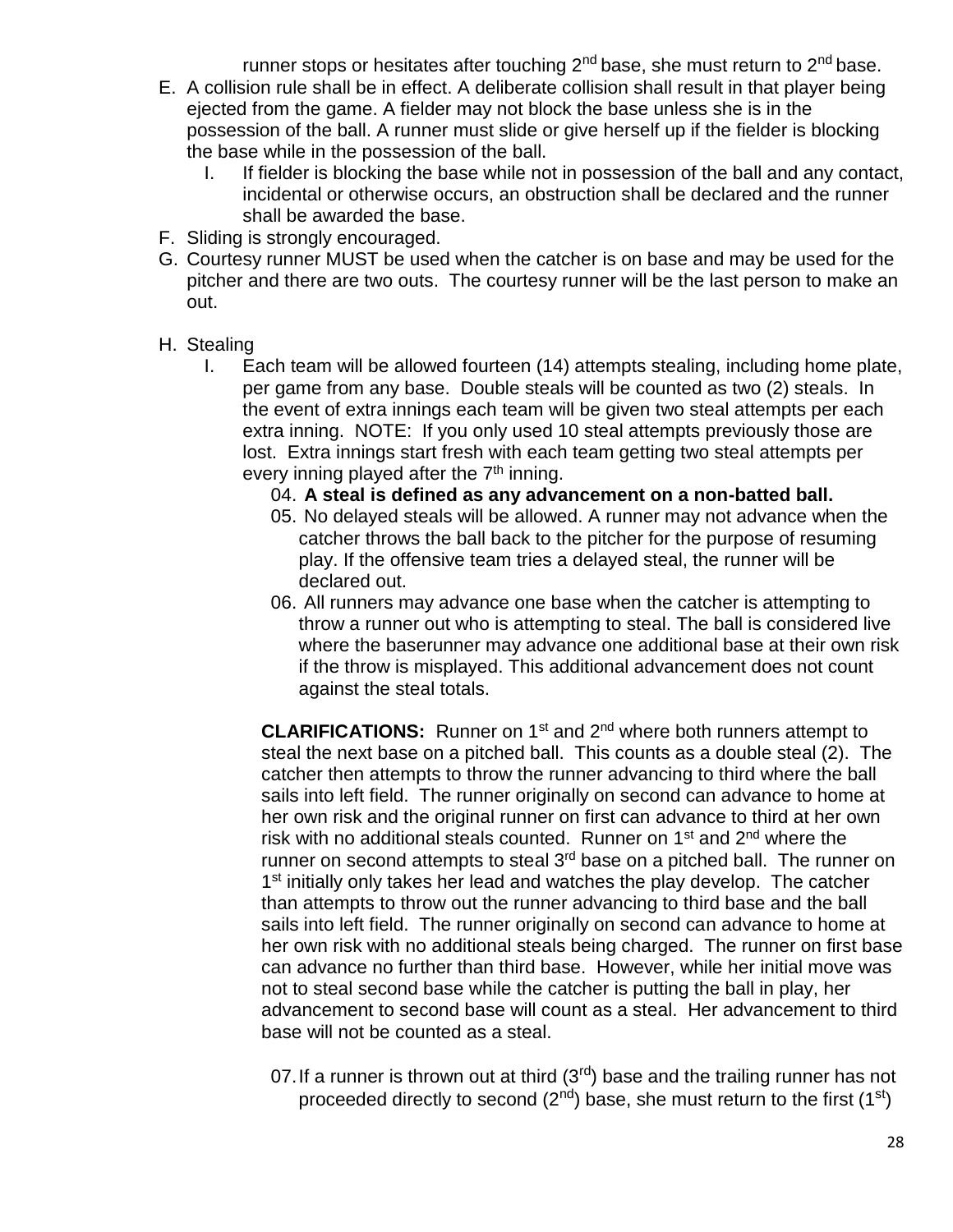base

- 08. The scorekeeper/coach shall declare when a given team is out of steals. **NO** warning will be given for an attempted steal after the limit has been obtained as the play will be called dead and the runner called out.
- 09. If a game is tied at 7 innings, each team will receive two (2) additional steals for each inning starting with inning 8. All steals left from the first 7 innings will be forfeited.
- I. Pick-off plays will be permitted at all bases. The ball is live on a pickoff throw and the ball must be returned to the pitcher in the circle to stop play. There is no limit on the number of bases a runner can advance. Runner continues to advance at her own risk.
	- 01. Any advancement on a pick-off play is NOT considered an attempted steal and will not count towards the number of maximum steals allowed per game.
- J. The ball will become live if the return throw to the pitcher from the catcher leaves the circle.
- K. When the catcher attempts to throw out a runner on a dropped third strike the ball becomes live until it is returned to the pitcher. Any runner not forced to move will be considered a stolen base. If a runner illegally advancing to first base on a dropped third strike confuses the catcher and draws a throw the umpire may declare the lead base runner out on an interference.

# ➔ *Defense/Fielding*

- J. There will be nine (9) defensive players
- K. The outfielders must be positioned a minimum of twenty (20) feet behind the baseline prior of the start of the play.
- **L.** Catcher's interference will be enforced. The offensive team will have the option to choose between the result of the play or award of first  $(1<sup>st</sup>)$  base. An umpire may move the catcher at his/her discretion for safety reasons.
- M. Catchers must make an effort to accurately throw the ball back to the pitcher. Rolling the ball will not be allowed.
- N. The pitcher will be allowed a maximum of **five (5)** warm-up pitches prior to the start of their first appearance and **three (3)** each inning after the first appearance.
- O. Fielders are not permitted to stand in the baseline at the start of each pitch. This rule applies only when runners are on base, or going to the affected bases.
- P. Infielders are not restricted to starting position within the diamond, and may play up to deter the bunt. It is recommended that infielders wear masks if routinely playing up in bunting/non-bunting situations.
- Q. Infield fly rule **DOES** apply

# ➔ *Game Conduct*

- E. Cheering
	- II. Players from the offensive team will be allowed to cheer for the batter and the batter only, until the pitcher steps on the mound and addresses the plate. At this point the offensive team must cease cheering. This rule shall apply to the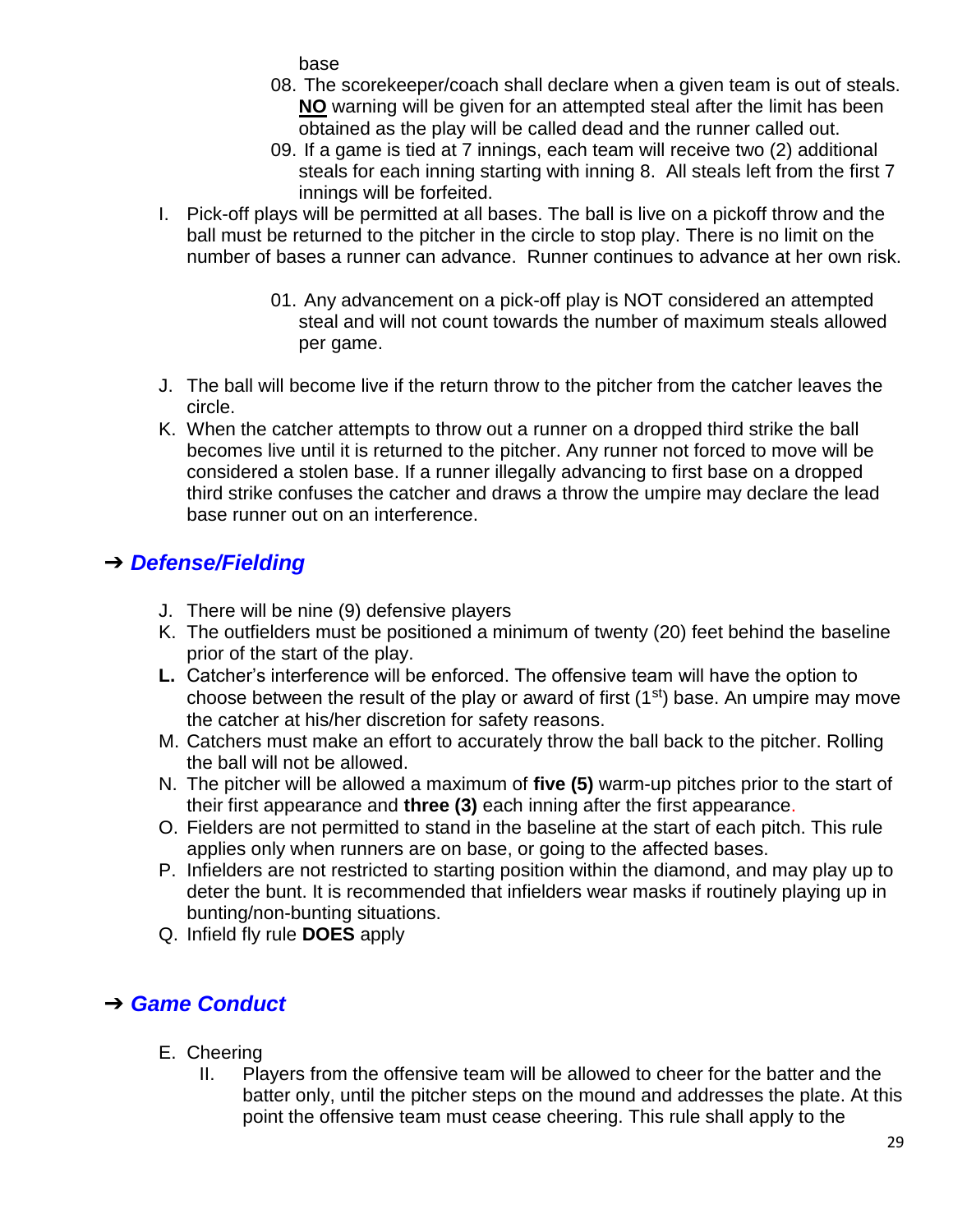offensive team's coaches and fans. After one warning has been given, the offending team's head coach will be ejected.

- F. Coach and Player Conduct
	- III. Any coach or player ejected from a game is automatically suspended from their next game. The ejected person will not be allowed to participate, coach or attend the game.
	- IV. Assistant coaches will be permitted to coach the other team's players if it is done in a positive manner. They may not address or engage the opposing team's coaches or the umpire(s). Arguing or discussing any rule or call with the umpire will result in a warning. A second offense shall result in a suspension of no less than two (2) games. The warning will be carried forward for the balance of the season. ONLY THE HEAD COACH MAY APPROACH THE UMPIRE(S).
- G. Parents on the Field
	- II. Any parent who steps on the field of play for reasons other than an injury will be ejected from the game.
- H. Persons behind the Backstop
	- II. No one will be permitted behind the backstop. One warning will be issued by the umpire. On the second offense, the offending team will be an assessed an out.

## ➔ *Post Season*

- D. All playoff games must be played in their entirety. Any game that isn't completed will be completed the following night. In the event there is a game scheduled the following night, the incomplete game will take precedence and shall be completed prior to the start of the regularly scheduled playoff game.
- E. Team eligibility
	- V. The designated number of teams from each division or conference will be eligible for the playoffs (see below)
	- VI. In the event a balanced schedule has been played and a fifth  $(5<sup>th</sup>)$  place team in one division has a better record than the fourth  $(4<sup>th</sup>)$  team in the other division, a play-in game between them will be held with the winner qualifying for the playoffs as the fourth  $(4^{th})$  seed. This would apply to fourth  $(4^{th})$  and third  $(3^{rd})$ place in the event three teams qualify from each division.
	- VII. In the event of an unbalanced schedule, a one- half (1/2) game differential in the final standings caused by one team having an additional regularly scheduled game, shall be considered a tie for the standings position in question.
		- 02. Example: One team finishes the season with an 8-8 record and a second team has an 8-7 record.
	- VIII. After the first round of playoffs have been completed, the seeding of the remaining teams will be established as follows:
		- 06. Season record
		- 07.Head-to-Head competition
		- 08.Divisional Playoff winning percentage
		- 09.Runs allowed
		- 10.Coin Toss
- F. Player Eligibility
	- II. A player must play in at least one half (1/2) of the regular season games. In the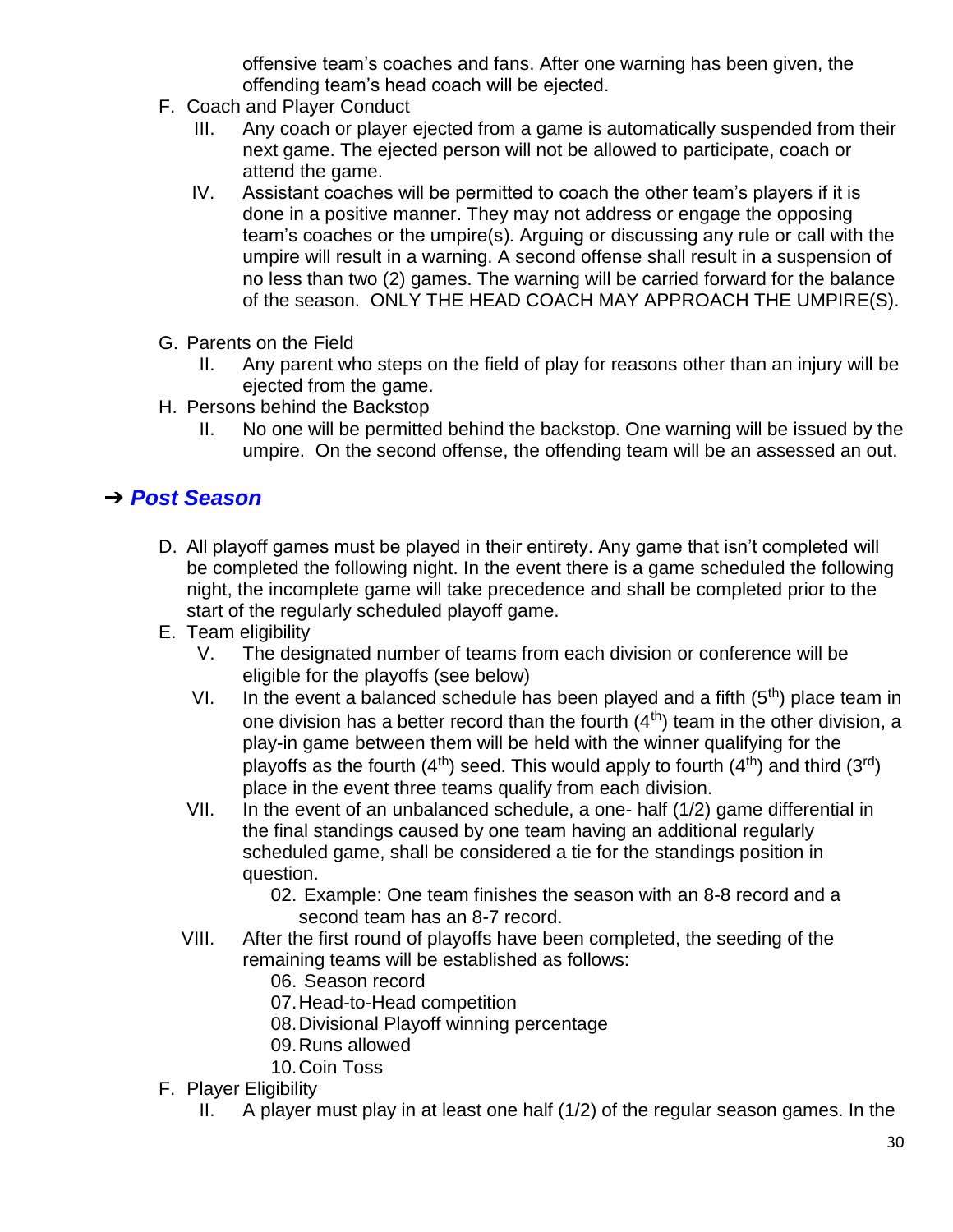event of injury the player will be given credit for a game played provided she attend her team's game and signs the scorebook.

# ➔ *THINGS TO KEEP IN MIND*

- Make the game important to the girls. They will respond in kind.
- Have the girls arrive a minimum of 30 minutes before the game. Have them take warm-ups to prepare themselves for the game. If you make the preparation important the game will be even more important.
- Concentrate on teaching the fundamentals, particularly throwing and catching the ball. It's imperative that these two skills be learned. A girl can't progress in learning the other skills until they can throw properly and catch the ball. Hitting will come later when the coach pitches at mid-season.
- Keep up the level of enthusiasm. Cheer your opponent as well as your own team. Get the adrenalin flowing. Girls who leave with enthusiasm will return with enthusiasm.
- Positive reinforcement is the key. Have a lot of patience. Remember, they know absolutely nothing about the game. If they learn that it's fun from you, it'll be fun. Remember, the girls must have fun.
- Every girl needs to think that's she's important and that she belongs (so do we). Every girl needs a "win", good throw, good catch, good hit, etc.. Cheer her accomplishments and have her teammates do so as well.
- Be cognizant of the tone and volume of your voice. You don't want to scare some of the girls. Be aware of their reactions when you speak to them.
- Play little games with them. Challenge them to see if they can make 3 outs before the other team has batted all of their batters. When accomplished, challenge them to do it a second time.
- Remove the batter from first base if she is made out. Some girls will be upset and cry because they think they've failed or done wrong. Use some psychology here and explain that they had a good hit, it's just that the fielder made a very good play.
- Make it fun. If it's not fun they won't be back. Don't take things too seriously and remember they will feed off of your attitude. Be well organized, keep things moving.
- Make up your lineup and batting order before the game. You can always adjust if someone doesn't show up. Have the girl's sit in batting order so they are ready to go.
- Have numerous coaches to assist. This will keep the girls motivated and ready to go. One Hour practices are plenty enough time, as long as you have help. You can break down into numerous stations. If you are having a great practice you can go longer.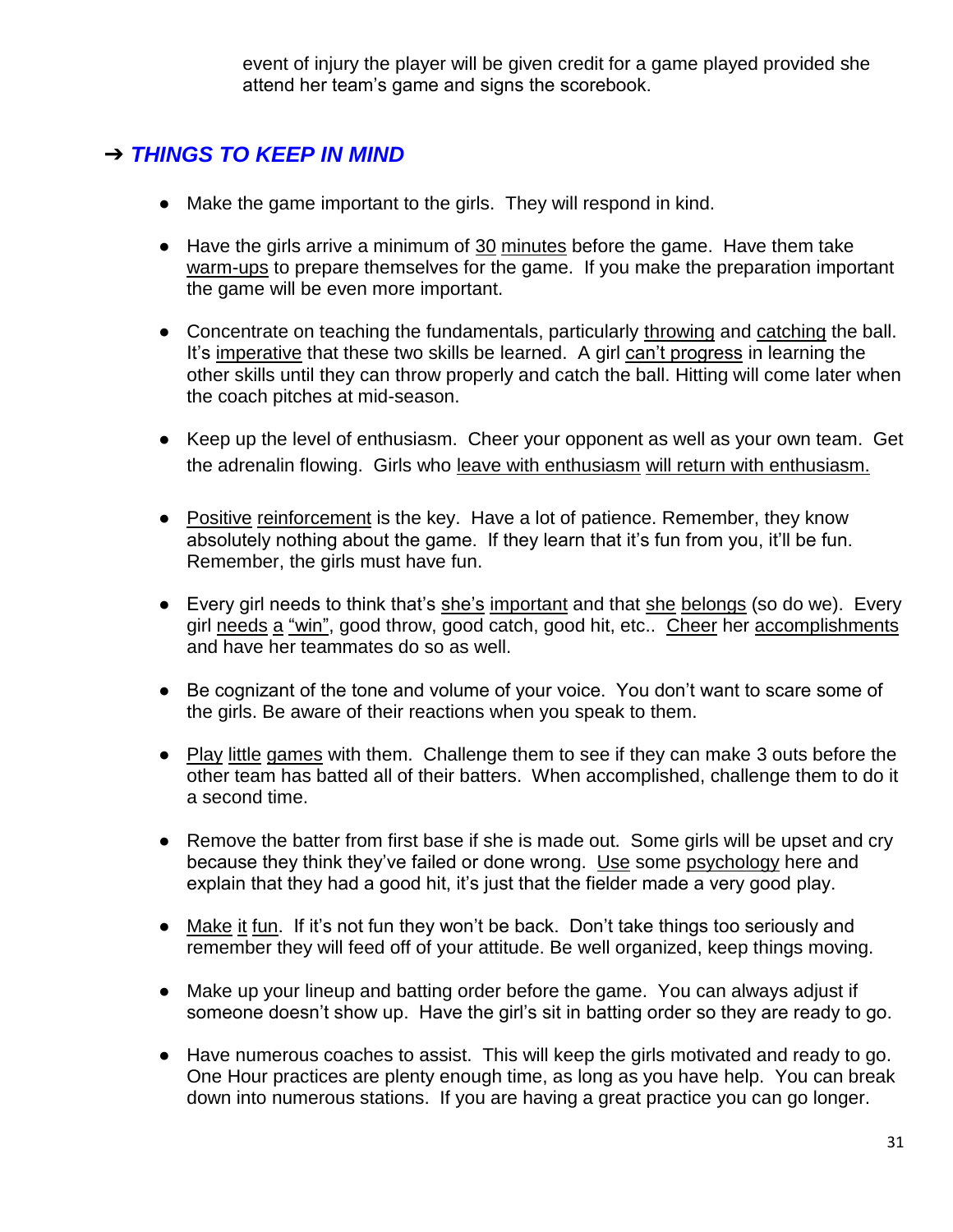● Make sure your girl's hustle on and off the field between innings and at practice going out to their positions.

# ➔ *INSTRUCTIONS*

- **Play all the games**. It's a very short schedule
- **Check with your coordinator** to make sure the **field is available** on your scheduled home dates. The other age levels have started and it's possible games have been moved on the field you are using.
- $\bullet$  In the event of rain call the opposing coach a minimum of 1  $\frac{1}{2}$  hours prior to scheduled game time in order to cancel the game. Reschedule the game as soon as possible.
- The schedule and directory will be posted on the league's website. The website is elvsoftball.org
- If you have any rule questions please email or call the 5th/6th Grade Statistician.
- All contacts with opposing coaches are to be DIRECT VERBAL contacts. DO NOT make any game changes by email or voicemail. Doing so is a recipe for disaster. If you want to email in advance, make sure you get confirmation, if not call the coach and make sure you speak.
- **The Winning team is to notify your statistician when the game has been played with the scores from both teams and pitching information. Also, any issues and problems with games or other coaches.**

# **[Click Here to Report that your game has been played](https://docs.google.com/forms/d/e/1FAIpQLScID0M6bT24UFNndkh_FBsiA59qZiRrsJI8H4ao8YxIigBhkA/viewform)**

**IF THE MAJORITY OF PLAYERS RETURN NEXT SEASON, YOU'VE DONE YOUR JOB VERY, VERY WELL. WE DON'T WANT TO LOSE PLAYER, BEFORE THEY'VE HAD THE OPPORTUNITY TO LEARN AND ENJOY THIS GREAT GAME OF SOFTBALL!**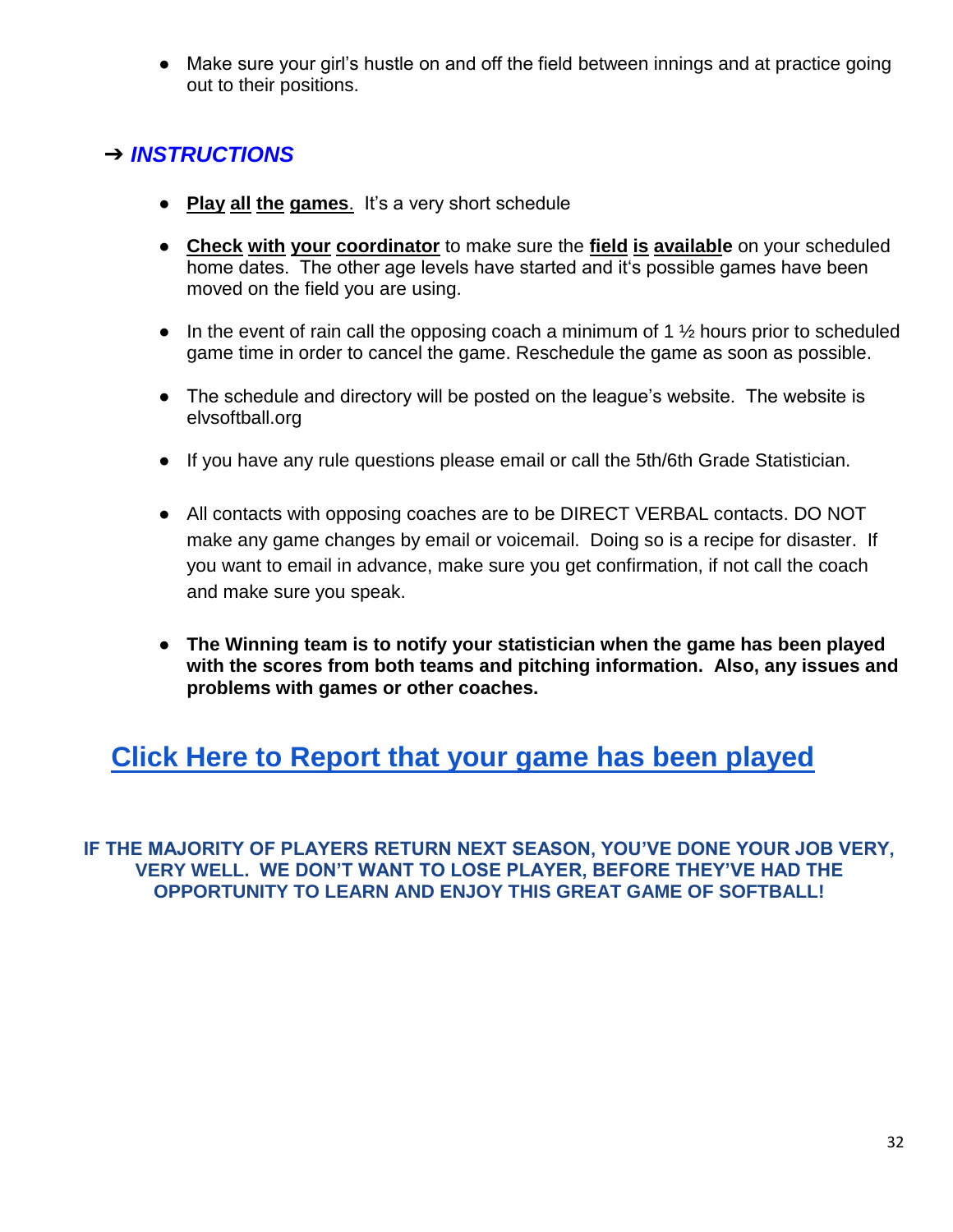

# *2019 7th – 9 th JUNIOR RULES*

## <span id="page-32-0"></span>➔ *General Rules*

- **1) Game Times -** All game times and days will be chosen by the home team coach There are no set days/times that teams will play. Normally games are played Monday – Thursdays.
- **2) Length of game and minimum playing time of players.**
	- A. Seven (7) innings
		- a. A running batting order consisting of all the players is mandatory
		- b. Each player must play at least three (3) innings in the field in a seven (7) inning games or a minimum of two (2) innings in any game of less than 7 innings that is shortened due to darkness, weather or a mercy rule. **No player shall sit for consecutive innings.**
- 3) **Dimensions** The pitching rubber shall be forty-three (43) feet from the back of the plate and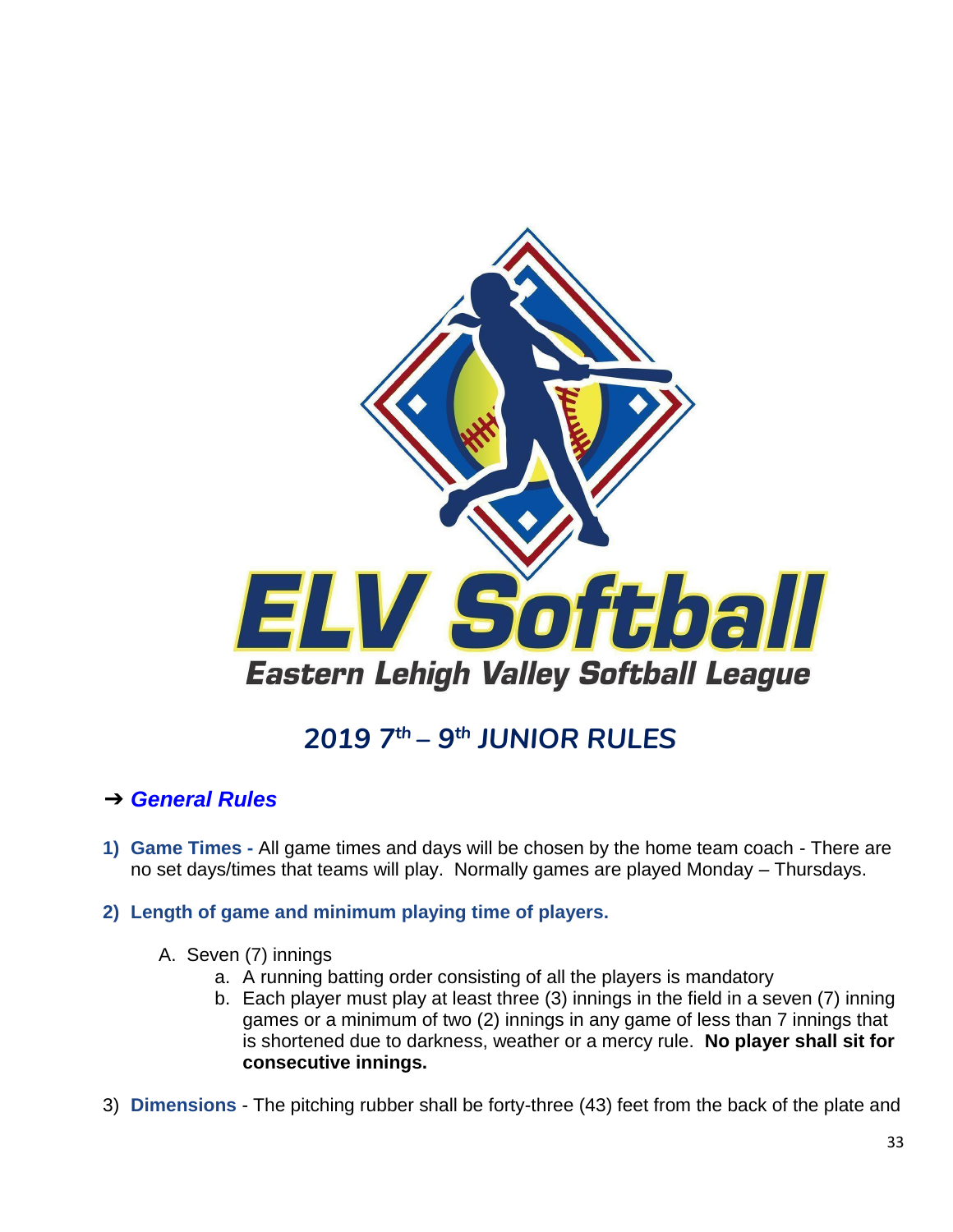the bases will be set at sixty (60) feet.

#### **4) Complete Games**

- A. In the event of bad weather or darkness, a game shall be considered complete after five (5) innings, or four & a half innings (4-1/2) if the home team is leading.
- B. In the event that the home team is ahead by ten (10) runs after four & a half innings (4-1/2) innings, or the visiting team is ahead by ten (10) runs after the five (5) innings.

### **5) Equipment**

- A. The home team shall supply one new ball and one backup ball for each game.
	- I. A twelve (12) inch ASA .47 approved optic yellow softball shall be used for play. **Red stitching is mandatory**
- B. Bats
	- I. All bats must be 2004 ASA or BESR certified softball bats.
- C. Helmets
	- I. Batters and base runners must wear protective helmets with attached facemasks and chin straps.
- D. Pitching Facemasks shall be optional but **highly recommended** for all pitchers
- E. All coaches are required to have first aid kits at all practices and games. A pair of rubber gloves must be available.
- F. Hit sticks may not be used during games.
- **G. Metal cleats may not be worn.**

#### **6) Rosters**

- A. Minimum size Eleven (11) player minimum unless exception is approved by league board.
- B. Minimum players needed for game is eight (8), no automatic out will be charged provided there are eight (8) players in the line-up. If there are less than eight (8) players, the offending team will FORFEIT the game to the opposing team. The opposing team has the option of supplying a player (s). The Forfeiting team is responsible for paying the umpire.
- C. All coaches will receive copies of each team's league roster. Names of any player added to the league roster will be furnished to all the coaches by the league statistician.
- D. Bringing up of players
	- I. Fifth/Sixth Grade players may be brought up to this level on a ninth  $(9<sup>th</sup>)$  and tenth (10th) player per game basis. All players who have been brought up many not play any more innings than the regularly rostered players. The player must play at her primary level if they have a game the same day/night.
	- II. Fifth/Sixth Grade players **pitching** will be restricted to three (3) appearances per current season. These appearances shall be permitted only in the event of sickness, injury, or vacation. Additional appearances will be permitted by league approval only.
	- III. Fifth/Sixth Grade players **playing** at this level will be restricted to five (5) appearances per current season. Additional appearances will be permitted by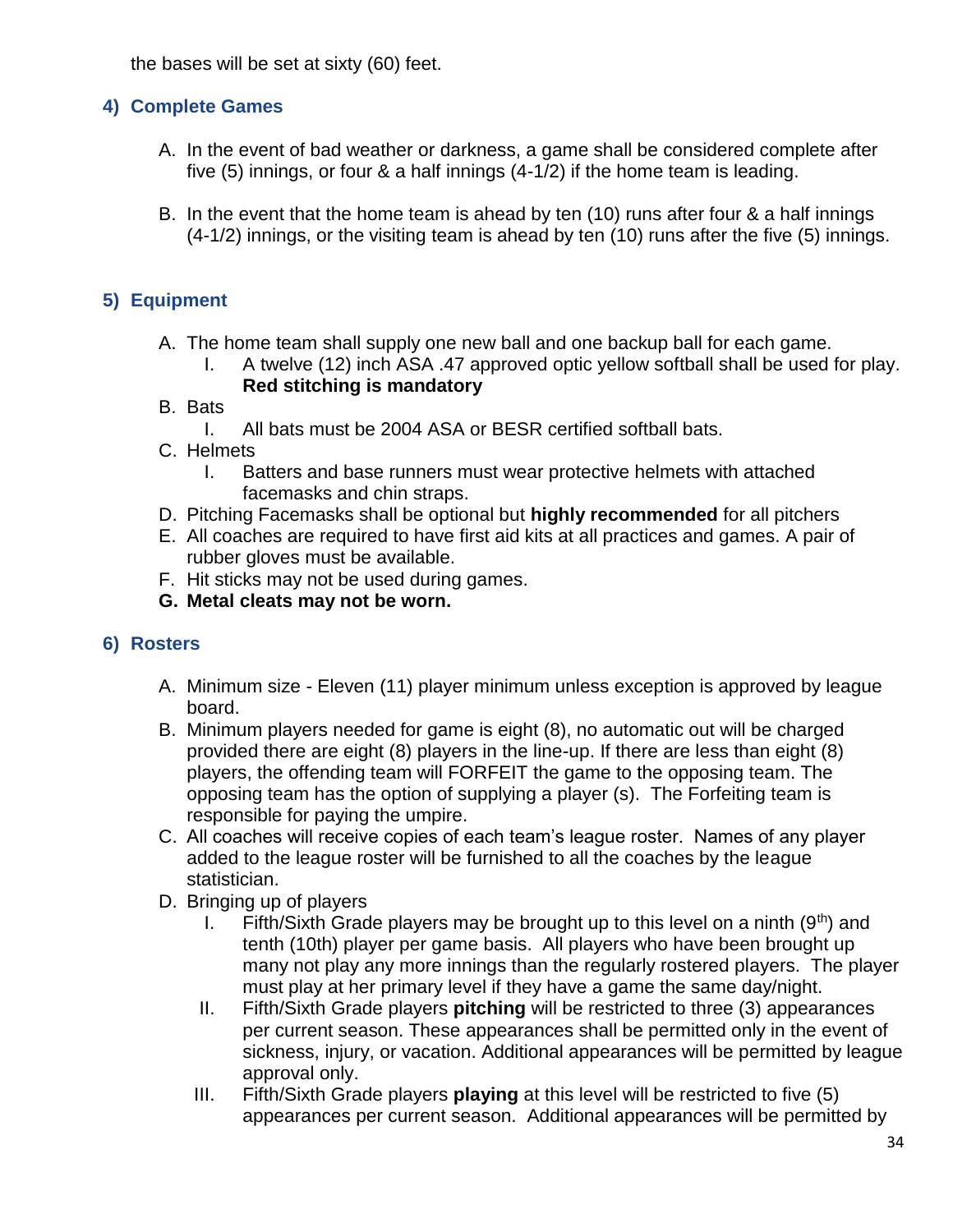league approval only. Should a player make more than five (5) appearances without league approval, all games in which she participated shall be declared a forfeit.

### 7) **Game Procedures**

- A. Game rainouts, cancellations and make ups
	- I. All rainouts and cancellations must be replayed by the first Sunday following the date of the cancellation. In the event of two rainouts/cancellations in the same

week, the second game must be made up by the second Sunday following the date of the second cancellation.

- 1. Failure to follow this rule will result in the offending team being charged with a forfeit or being fined \$25.00 at the league's discretion, or both for repeat offenders. The league will have the option to reschedule the game.
- 2. Lineup must be exchanged prior to the game
- 3. If a coach moves a game after the umpires have been scheduled, a \$5.00 fine will be assessed to the requesting (offending) organization rather than having the league assume this cost. Any show up fees due the umpires shall be paid by the offending organization as well.
- B. Scorekeeping Scores will be kept by both teams.
	- I. Each team will hand in a line-up to the opposing team that will consist of last name, first initial, number. All players playing up shall be identified with an asterisk (\*)
	- II. The winning team is responsible for submitting the scores to the statistician google form. Players playing up shall be submitted for each game as well.
	- III. Failure to send the information to the statistician within twenty-four (24) hours will result in a five dollar (\$5.00) fine, payable at the next league meeting.
- 8) **Game Protests** A fee of \$25.00 must accompany a written protest within 24 hours of the the umpire in compliance with the "protest rules". The fee will be \$25.00 and will be returned if the protest is upheld. The league administrator must be notified of any protest.

# ➔ *Batting*

- A. A running batting order that includes all players shall be used.
- B. In the event a team has eight players at the start of a game they will be charged with an automatic out in the ninth  $(9<sup>th</sup>)$  batting position. The automatic out can be waived by the opposing team. The umpire needs to be notified. Any player arriving late shall be added to the end of the batting order. If players arriving after the lineups have been exchanged and the other team is not made aware of the changes prior to the first pitch being thrown, they will take an out when the batting position comes up the first time.
- C. If a team can field nine (9) players, there will be no automatic out.
- D. In the event the ninth  $(9<sup>th</sup>)$  batter leaves the game for an injury or illness, that team will be charged with an automatic out, however that player may re-enter the game at any time thereafter.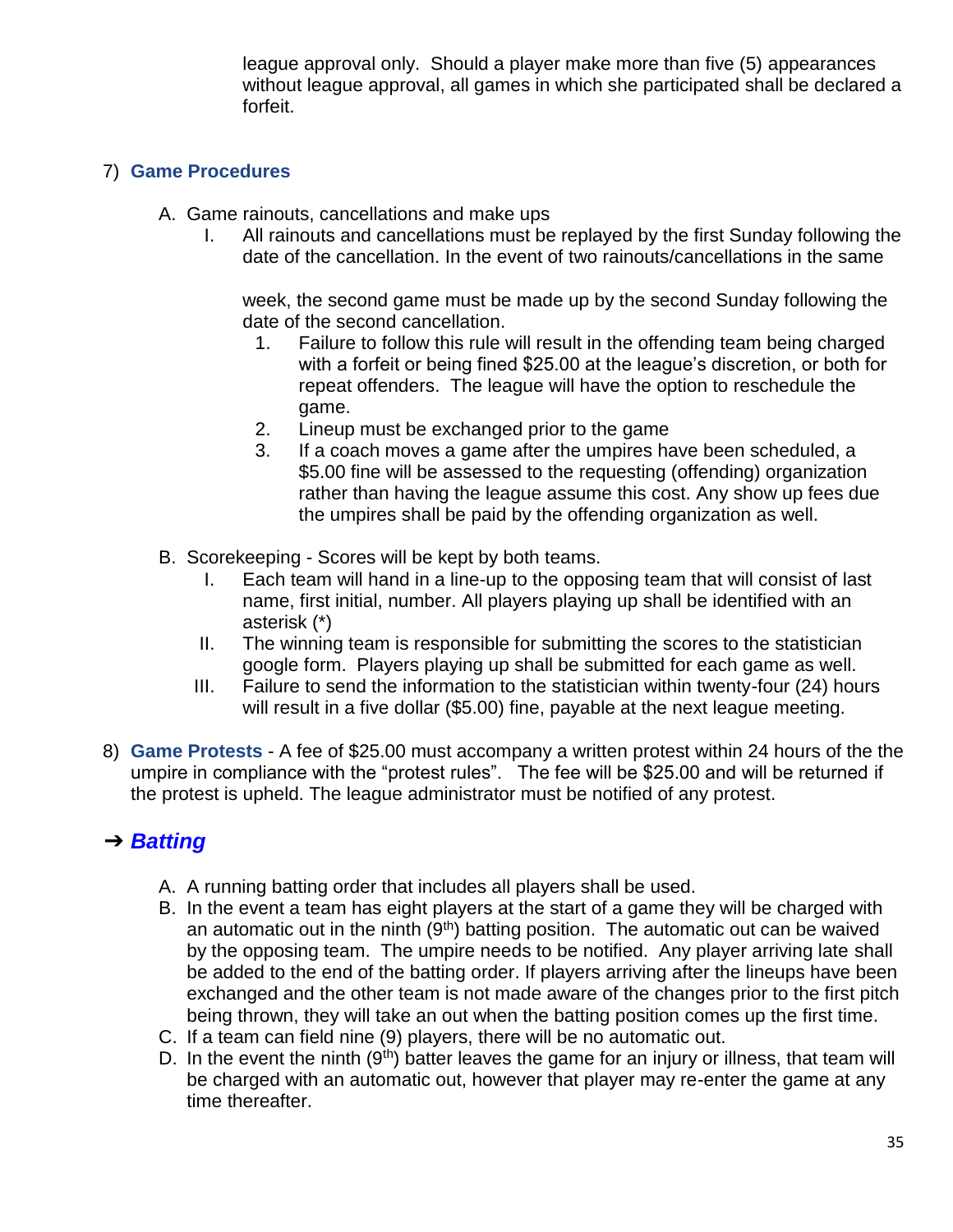E. The strike zone shall be from the letters to the middle of the knees and shall include the white and black portions of the plate.

# ➔ *Pitching*

- A. Pitching rules will be from the PIAA rule book
- B. All organizations and coaches should use good judgement and not pitch girls that are too young and risk chance of injury. It is better to move or forfeit the game rather than risk and injury.
- **→ Base Running** All PIAA rules apply
- ➔ *Defense/Fielding -* All PIAA rules apply

## ➔ *Game Conduct*

- A. Any coach or player ejected from a game is automatically suspended from their next game. The ejected person will not be allowed to participate, coach or attend the game.
- B. Assistant coaches will be permitted to coach the other team's players if it is done in a positive manner. They may not address or engage the opposing coaches or umpires. Arguing or discussing a rule or call with the opposing coaches or the umpire will result in an ejection of that coach.
- C. Any parent who steps on the field of play for reasons other than an injury will be ejected from the game.
- D. Persons behind the Backstop
	- I. No one will be permitted behind the backstop. One warning will be issued by the umpire. On the second offense, the offending team will be an assessed an out.

# ➔ *Post Season*

- A. All playoff games must be played in their entirety. Any game that isn't completed will be completed the following night. In the event there is a game scheduled the following night, the incomplete game will take precedence and shall be completed prior to the start of the regularly scheduled playoff game.
- B. Team Eligibility We will discuss and vote on with the coaches at the last meeting. Normally all the teams make it depending on number of participants during the year and amount of forfeits. A single elimination tournament is held either during the week or on one weekend.
	- I. After the first round of playoffs have been completed, the seeding of the remaining teams will be established as follows:
		- 1. Season Record
		- 2. Head-to-Head Competition
		- 3. Runs Allowed
		- 4. Coin Toss
- C. Player Eligibility A player must play in at least one-half (1/2) of the regular season games.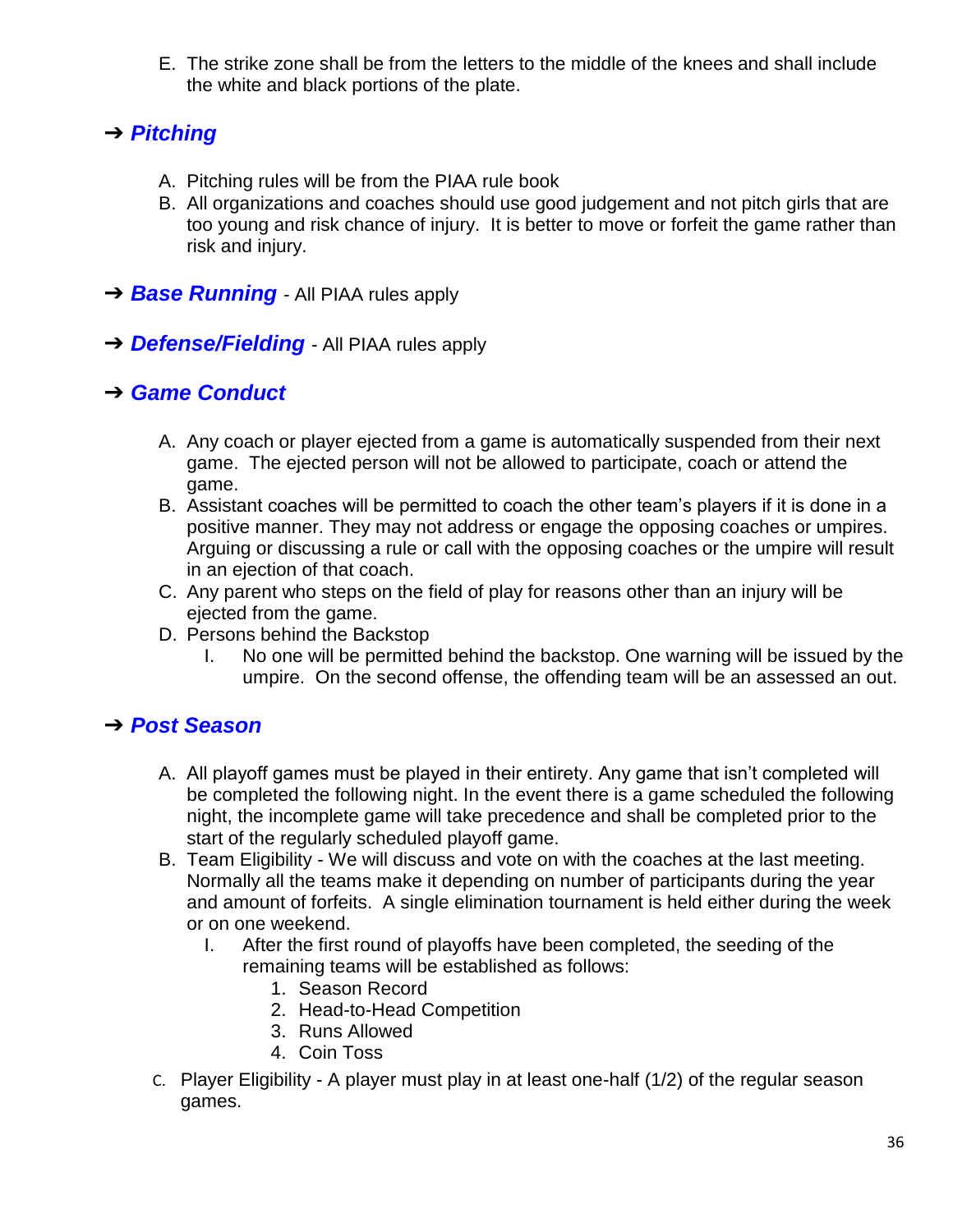

# *2019 SENIOR'S RULES*

## <span id="page-36-0"></span>➔ *General Rules*

**9) Game Times -** All game times and days will be chosen by the home team coach - There are no set days/times that teams will play.

#### **10)Length of game and minimum playing time of players.**

- B. Seven (7) innings
	- a. A running batting order consisting of all the players is mandatory
	- b. Each player must play at least three (3) innings in the field in a seven (7) inning games or a minimum of two (2) innings in any game of less than 7 innings that is shortened due to darkness, weather or a mercy rule. **No player shall sit for consecutive innings.**

11)**Dimensions** - The pitching rubber shall be forty-three (43) feet from the back of the plate and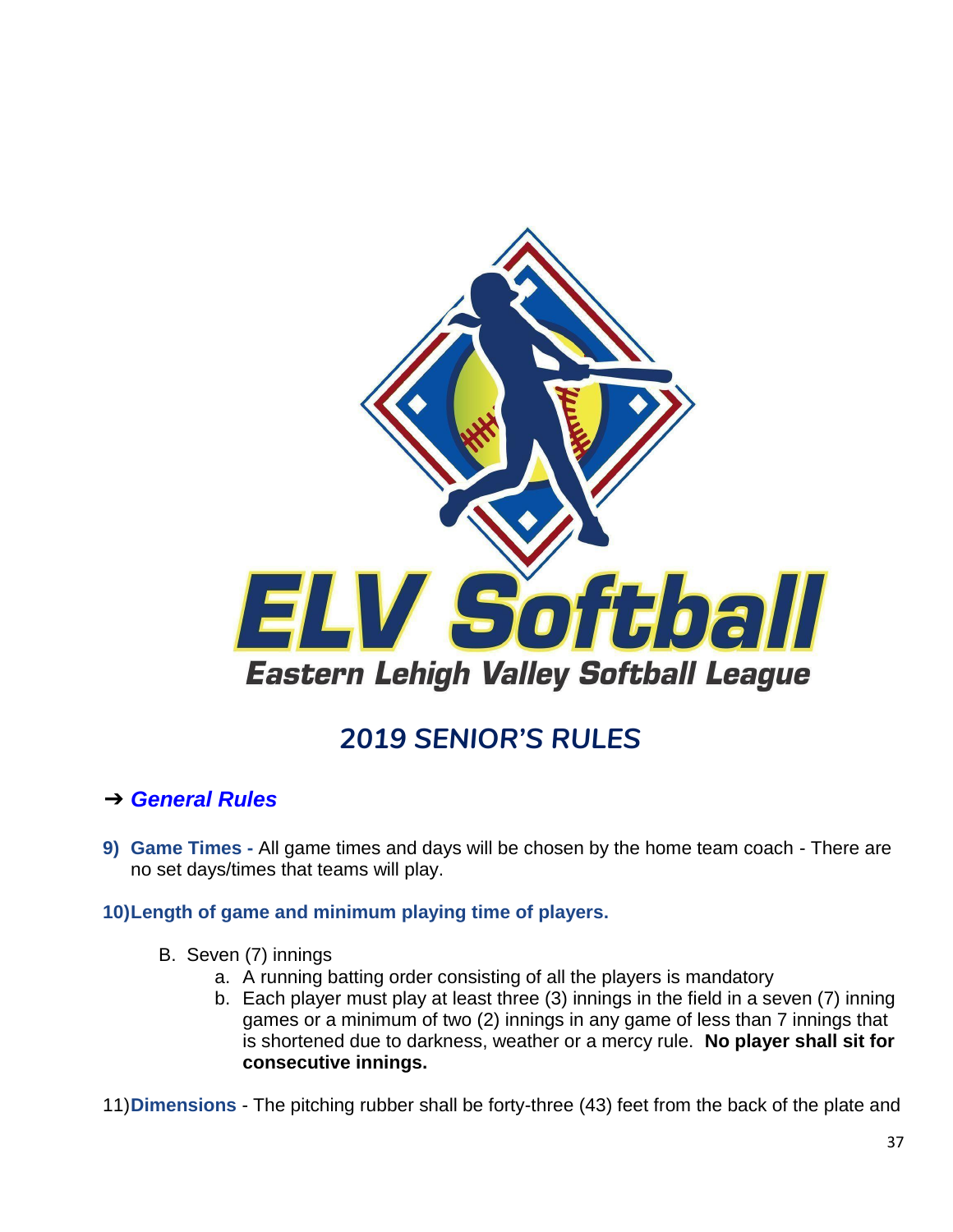the bases will be set at sixty (60) feet.

### **12)Complete Games**

- C. In the event of bad weather or darkness, a game shall be considered complete after five (5) innings, or four & a half innings (4-1/2) if the home team is leading.
- D. In the event that the home team is ahead by ten (10) runs after four & a half innings (4-1/2) innings, or the visiting team is ahead by ten (10) runs after the five (5) innings.

### **13)Equipment**

- H. The home team shall supply one new ball and one backup ball for each game.
	- II. A twelve (12) inch ASA .47 approved optic yellow softball shall be used for play. **Red stitching is mandatory**
- I. Bats
	- II. All bats must be 2004 ASA or BESR certified softball bats.
- J. Helmets
	- II. Batters and base runners must wear protective helmets with attached facemasks and chin straps.
- K. Pitching Facemasks shall be optional but **highly recommended** for all pitchers
- L. All coaches are required to have first aid kits at all practices and games. A pair of rubber gloves must be available.
- M. Hit sticks may not be used during games.
- N. Metal cleats may not be worn.

### **14)Rosters**

- E. Minimum size Eleven (11) player minimum unless exception is approved by league board.
- F. Minimum players needed for game is eight (8), no automatic out will be charged provided there are eight (8) players in the line-up. If there are less than eight (8) players, the offending team will FORFEIT the game to the opposing team. The opposing team has the option of supplying a player (s). The Forfeiting team is responsible for paying the umpire.
- G. Bringing up of players
	- IV. Any legally rostered 7th 9th grade player can play unlimited games she must play at her primary level first.
	- V. All coaches will receive copies of each team's league roster. Names of any player added to the league roster will be furnished to all coaches by the league statistician

### 15)**Game Procedures**

- C. Game rainouts, cancellations and make ups
	- II. All rainouts and cancellations must be replayed by the first Sunday following the date of the cancellation. In the event of two rainouts/cancellations in the same week, the second game must be made up by the second Sunday following the date of the second cancellation.
		- 4. Failure to follow this rule will result in the offending team being charged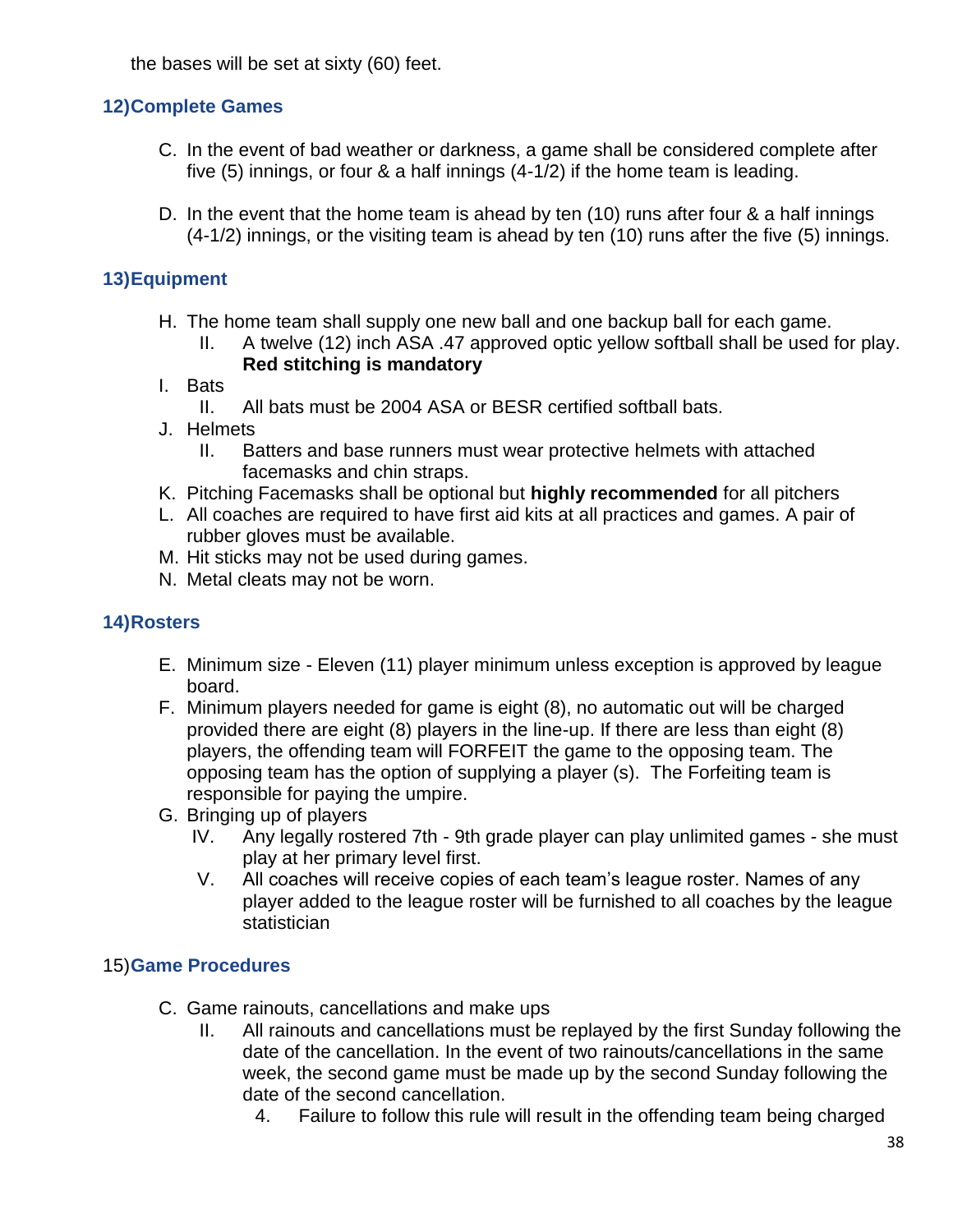with a forfeit or being fined \$25.00 at the league's discretion, or both for repeat offenders. The league will have the option to reschedule the game.

- 5. Lineup must be exchanged prior to the game
- 6. If a coach moves a game after the umpires have been scheduled, a \$5.00 fine will be assessed to the requesting (offending) organization rather than having the league assume this cost. Any show up fees due the umpires shall be paid by the offending organization as well.
- D. Scorekeeping Scores will be kept by both teams.
	- IV. Each team will hand in a line-up to the opposing team that will consist of last name, first initial, number. All players playing up shall be identified with an asterisk (\*)
	- V. The winning team is responsible for submitting the scores to the statistician google form. Players playing up shall be submitted for each game as well.
	- VI. Failure to send the information to the statistician within twenty-four (24) hours will result in a five dollar (\$5.00) fine, payable at the next league meeting.
- 16)**Game Protests** A fee of \$25.00 must accompany a written protest within 24 hours of the the umpire in compliance with the "protest rules". The fee will be \$25.00 and will be returned if the protest is upheld. The league administrator must be notified of any protest.

## ➔ *Batting*

- F. A running batting order that includes all players shall be used.
- G. In the event a team has eight players at the start of a game they will be charged with an automatic out in the ninth  $(9<sup>th</sup>)$  batting position. The automatic out can be waived by the opposing team. The umpire needs to be notified. Any player arriving late shall be added to the end of the batting order. If players arriving after the lineups have been exchanged and the other team is not made aware of the changes prior to the first pitch being thrown, they will take an out when the batting position comes up the first time.
- H. If a team can field nine (9) players, there will be no automatic out.
- I. In the event the ninth  $(9<sup>th</sup>)$  batter leaves the game for an injury or illness, that team will be charged with an automatic out, however that player may re-enter the game at any time thereafter.
- J. The strike zone shall be from the letters to the middle of the knees and shall include the white and black portions of the plate.

## ➔ *Pitching*

- C. Pitching rules will be from the PIAA rule book
- D. All organizations and coaches should use good judgement and not pitch girls that are too young and risk chance of injury. It is better to move or forfeit the game rather than risk and injury.
- **→ Base Running** All PIAA rules apply
- **→ Defense/Fielding** All PIAA rules apply